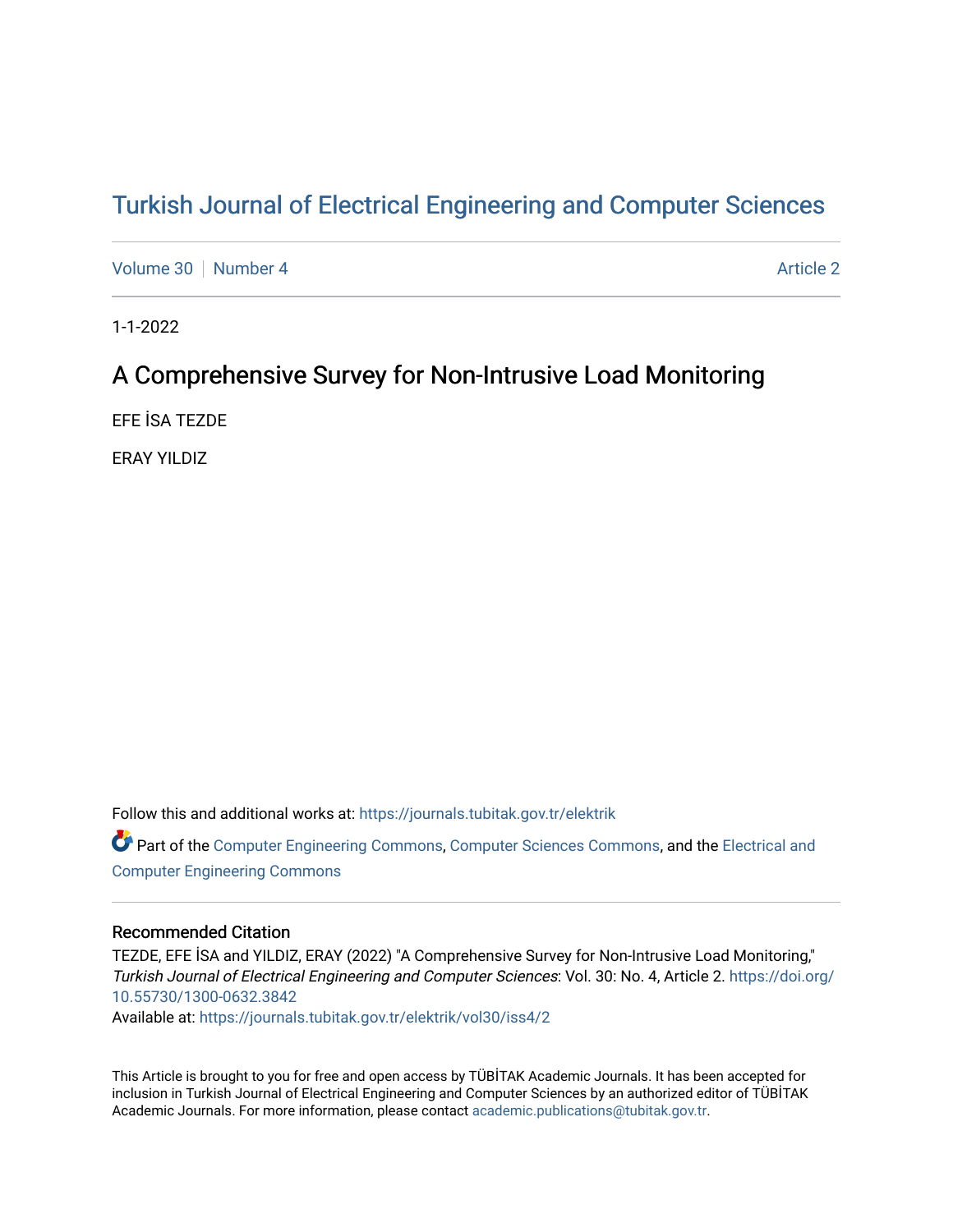

Turkish Journal of Electrical Engineering & Computer Sciences

http://journals.tubitak.gov.tr/elektrik/

Review Article

# **A Comprehensive Survey for Non-Intrusive Load Monitoring**

**Efe İsa TEZDE**<sup>1</sup>*,*<sup>∗</sup>**, Eray YILDIZ**<sup>2</sup>

<sup>1</sup>The Scientific and Technological Research Council of Turkey, Ankara, Turkey <sup>2</sup>Electronics and Automation Department, Bartın Vocational School, Bartın University, Bartın, Turkey

| <b>Received:</b> 19.11.2021 | Accepted/Published Online: 03.02.2022 |  | <b>Final Version: 31.05.2022</b><br>. |
|-----------------------------|---------------------------------------|--|---------------------------------------|
|-----------------------------|---------------------------------------|--|---------------------------------------|

**Abstract:** Energy-saving and efficiency are as important as benefiting from new energy sources to supply increasing energy demand globally. Energy demand and resources for energy saving should be managed effectively. Therefore, electrical loads need to be monitored and controlled. Demand-side energy management plays a vital role in achieving this objective. Energy management systems schedule an optimal operation program for these loads by obtaining more accurate and precise residential and commercial loads information. Different intellegent measurement applications and machine learning algorithms have been proposed for the measurement and control of electrical devices/loads used in buildings. Of these, nonintrusive load monitoring (NILM) is widely used to monitor loads and gather precise information about devices without affecting consumers. NILM is a load monitoring method that uses a total power or current signal taken from a single point in residential and commercial buildings. Therefore, its installation and maintenance costs are low compared to other load monitoring methods. This method consists of signal processing and machine learning processes such as event detection (optional), feature extraction and device identification after the total power or current signal is acquired. Up to now, many techniques have been proposed for each processes in the literature. In this paper, techniques used in NILM systems are classified and a comprehensive review is presented.

**Key words:** Energy management, signal processing, event detection, feature extraction, machine learning

# **1. Introduction**

Today, residential loads have about 40% of total energy demand in developed countries [[1\]](#page-18-0). As technology evolves and consumer comfort increases, so do the number of electrical appliances in homes. The increase in the number of appliances leads to an increase in energy demand, which causes to increase electricity bills of the consumers. More energy savings can be achieved by informing consumers about their electricity use and providing them with more detailed information on their consumption. Thus, energy savings in the residences will contribute to the reduction of total energy demand. However, nowadays the only feedback for consumers about their consumption is the monthly total electricity bill. Electricity bills alone cannot provide consumers with sufficient information about the electricity use in their homes. In many studies, providing real-time total power consumption information to consumers has significantly changed their electricity usage habits [[2](#page-19-0)]. However, more energy saving can be achieved if they are provided with real-time power consumption information of individual devices directly [[3,](#page-19-1) [4\]](#page-19-2). The smart meters store the energy consumption information and calculate the consumption charge based on time. However, consumers cannot access any consumption information of individual device consumption to save energy.

<sup>∗</sup>Correspondence: efe.tezde@tubitak.gov.tr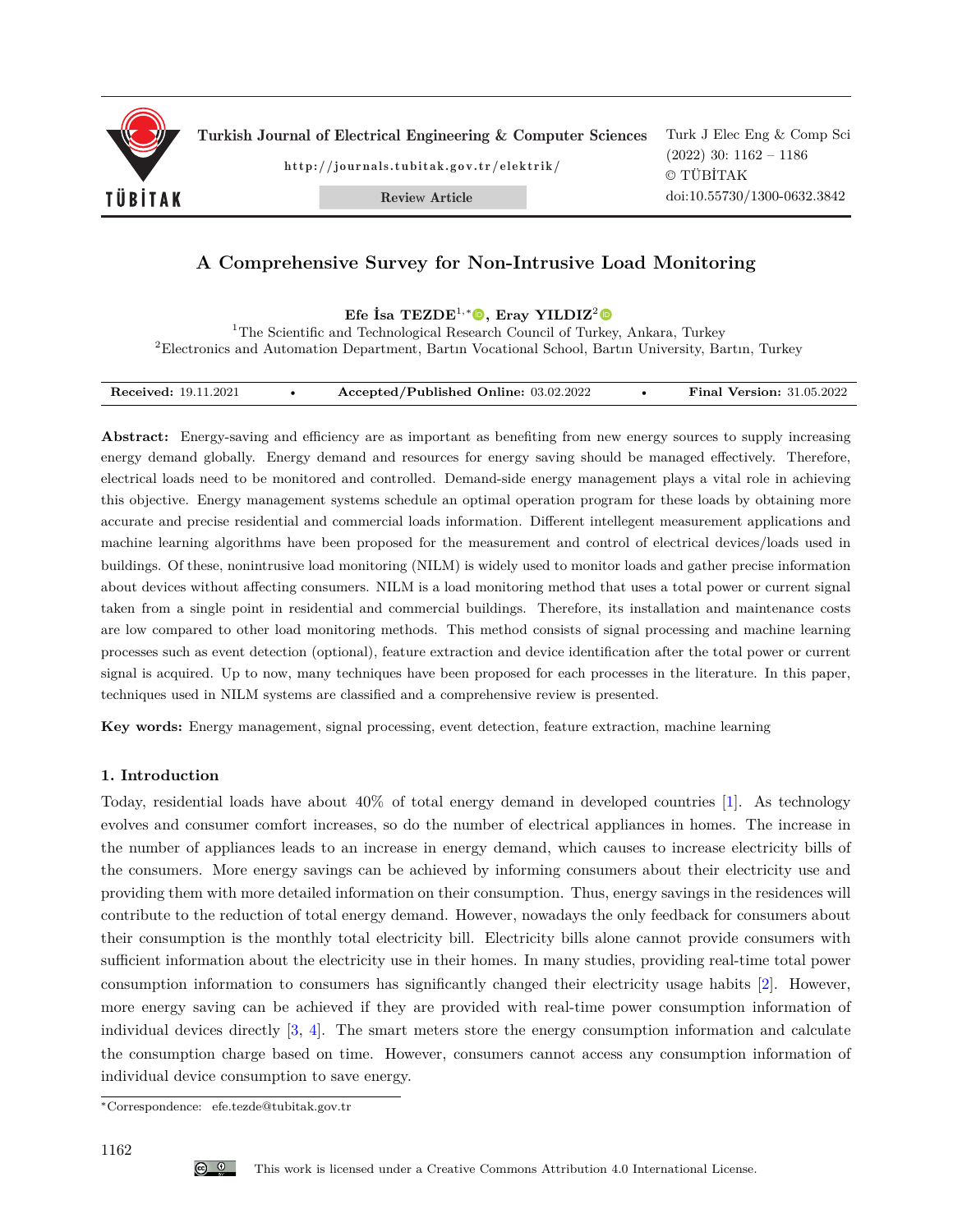A home energy management system (HEMS) is a system that schedules the operation time and the duration of the devices to use energy effectively and achieve cost saving in the home according to device parameters entered by the consumer, the electricity price, consumer preferences [\[5](#page-19-3), [6](#page-19-4)]. Since the device parameters provided by the consumer are not precise information, the performance of HEMS may be insufficient than expected. If precise and accurate information is provided to HEMS by performing measurement about detailed power consumption of devices, HEMS achieve its purposes effectively. HEMS and the supplier can be provided detailed data about the individual devices by a method called load monitoring. Also, this may be important for the energy supplier to make a more stable production and supply a stable power to the consumer.

Load monitoring in residences is determined by monitoring each device directly or disaggregating the total power signal. The power consumption data of the device can be directly monitored in real-time via sensors (e.g. smart socket). Although this approach that called Intrusive Load Monitoring (ILM), provides more accurate results for power consumption and status of the devices, ILM requires a sensor infrastructure (sensors and in-house communications network) and special communication protocols and so it is costly [\[7](#page-19-5)]. Non-Intrusive Load Monitoring (NILM) is a method that determines power states and power consumption of devices by measuring total power data from a single point [[8\]](#page-19-6). Since NILM employs a single point measurement and is lower cost, NILM has a broader range of use than the ILM. NILM enables users to monitor their loads remotely in commercial areas while also being able to provide necessary information to HEMS for fault detection. NILM has become a topic of interest for many researchers due to the new methods that have recently been emerged in signal processing and machine learning. The block diagram of NILM methods that consist of signal measurement, event detection, feature extraction, and device identification is given in Figure [1](#page-2-0). However, not all steps in Figure [1](#page-2-0) may be used in load disaggregation process. In particular, event detection is optionally preferred in the NILM flowchart. Therefore, NILM methods can be divided into two groups, event-based and non-event-based [[9,](#page-19-7) [10\]](#page-19-8). Actually, it can be said that event detection step is algorithm dependent. Event-based methods involve an event detection step. In these methods, feature extraction and classification are performed directly at or around the time an event occurs. Therefore, event detection algorithms' performance play a vital role in event based NILM methods. Some miss events or false events worsen NILM method's performance as expected. Non-event based methods do not have an event detection step. Instead, these methods process every sample in the total aggregate signal (power, current, etc.) to identify appliances [\[9](#page-19-7), [10\]](#page-19-8). Non-event-based NILM methods usually use Hidden Markov Models and its variants [\[11](#page-19-9)[–13](#page-19-10)].



<span id="page-2-0"></span>Figure 1. The flowchart of NILM methods.

It is costly to measure the power or current signal of each device individually via sensors. Therefore, the total power or total current signal of all devices in a residence is measured from a single point, as in Figure [2.](#page-3-0) Generally, measurements can be made from the electric meter or main breaker box covering all devices. The measured signals can be voltage-current signals or directly active and reactive power signals. However, sufficient sampling should be performed to disaggregate devices from the total power signal [\[14](#page-19-11)]. A high sampling frequency is needed to get transient state signals of devices clearly.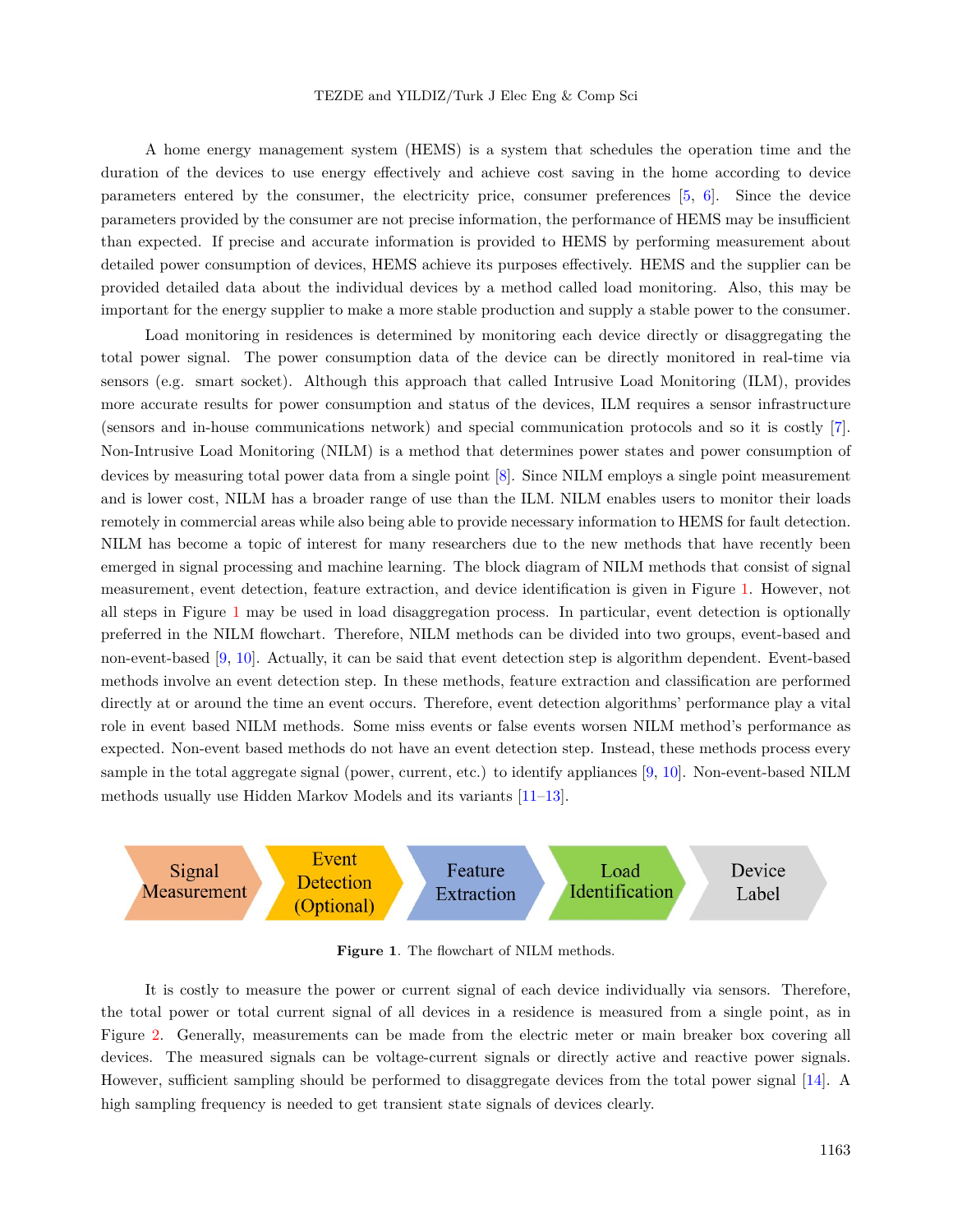

<span id="page-3-0"></span>**Figure 2**. Acquisition of the aggregated power signal.

In this study, an overview of the device types in Section [2,](#page-3-1) the methods used to detect events corresponding to the state changes of the devices in Section [3](#page-4-0), the extraction of the features specific to the devices used to disaggregate each device in Section [4](#page-7-0), the identification of a device with the obtained features in Section [5,](#page-12-0)performance evaluations of the methods used are in Section [6,](#page-16-0) dicussion and future work for NILM models in Section [7,](#page-17-0) and finally, the general conclusion for the review article is presented in Section [8](#page-18-1).

#### <span id="page-3-1"></span>**2. Types of devices**

The devices are basically divided into four categories according to the power that they consume and the situations that they have during their operation time. In the first study on NILM, the devices examined ON/OFF, finite state machine (FSM), and continuous variable [\[15](#page-19-12), [16\]](#page-19-13). In addition to these, permanent consumer device has been defined in later years [[17\]](#page-19-14).

ON/OFF devices have two operation states and usually consist of a resistance load. It is seen in Figure [3](#page-4-1).a that they consume approximately 20 W, while the lamp and toaster from these devices are turned on. While the device is ON for 70 to 260 s, it is OFF at other times.

FSM has multiple operating states. Water heater and hair dryer are among these device types. Figure [3](#page-4-1).b shows four different operation states of an FSM device: state-1 (St1) in the range of 70-160 s, state-2 (St2) in the range of 160-220 s, state-3 (St3) in the range of 220-290 s, and state-4 (St4) in the interval of 290-360 s. Although it is simple to identify an FSM device in NILM, device identification can be complicated as the power consumption of these devices is aggregated when more than one device is turned on at the same time.

Unlike the two types of devices mentioned, the power of continuously variable devices alters throughout their operation, and these do not have specific operation states. Washing machine, dishwasher, and air conditioner are examples of this type of device. The power variation of an air conditioner is shown in Figure [3.](#page-4-1)c. As seen, its power consumption and operating time change each time the device is turned on. While identifying such devices in NILM, it is necessary to understand the operation characteristic of these devices and observe the model for a long time.

Permanent consumer devices (PCD) operate and consume constant power when energy is supplied. When they are ON, they are difficult to detect as they do not change state. The operation states of a smoke detector among PCDs is seen in Figure [3.](#page-4-1)d.

The four device types often mentioned in articles published on NILM are used. Technological advances in recent years have made device circuits more complex. Therefore, some researchers argued that this classification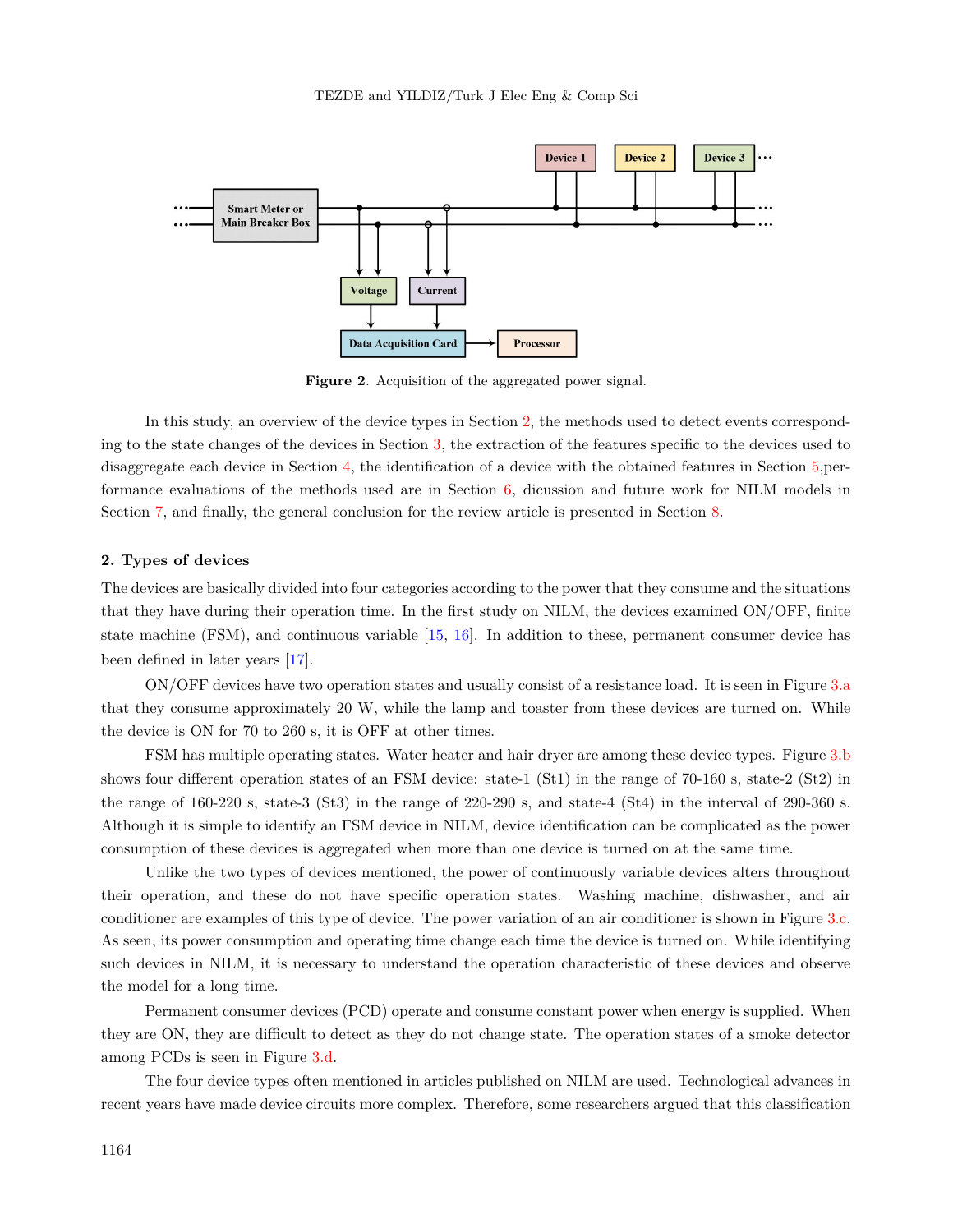

<span id="page-4-1"></span>**Figure 3**. Appliance Types: (a) On/Off type, (b) FSM type (c) CV type, (d) PCD type.

was insufficient and suggested that device types should be redefined [\[18](#page-19-15)]. Because it is difficult, if not impossible, to distinguish similar loads supplied from the same power grid. The devices have been reclassified by adopting a prior knowledge approach according to the load's front-end circuit topology, electrical operating principle, functional nature, and user behavior. These are as follows: resistive loads (R), reactive dominant loads (X), electronic loads with power factor correction circuit (P), electronic loads without power factor correction circuit (NP), linear power supply using transformers to increase voltage (T), phase angle-controlled loads (PAC), and complex structures (M). It cannot be said that the new classification is very different from the previous four groups in terms of device characteristics.

# <span id="page-4-0"></span>**3. Event detection**

When the states of devices changes (switching on, off, or switching to a different operation state), their total power consumption changes. These state transitions are defined as events. An event, sometimes called an active section, is defined as the part of a signal that deviates from the previous steady-state [\[19](#page-19-16)]. An event finishes when the signal reaches a steady-state section. The purpose of event detection is to detect the times of state changes of devices and to facilitate device identification. When the state of a device changes, the change in the total power or current signal can be seen in Figure [4.](#page-5-0) Briefly, event detection looks for moments when meaningful changes in power consumption occur. Detection of these changes is easier for ON/OFF, FSM and PCDs but can be complicated in the detection of CVDs. In the literature, event detection methods have been examined in three different groups. These groups are called expert heuristic, probabilistic models, and matched filters [\[20](#page-19-17)]. In addition to these methods, there is an approach that is based on clustering.

In expert heuristic approaches, the absolute difference between the values of neighboring or adjacent samples in the total power signal is calculated to detect events, and it is checked whether this difference is above a predefined threshold. The algorithms in this approach are often less complex than probabilistic models and matched filters. The easiest method proposed is to find an absolute difference between the two adjacent samples in the total power signal and evaluate it according to a certain threshold value (15W) [\[21](#page-20-0)]. Various methods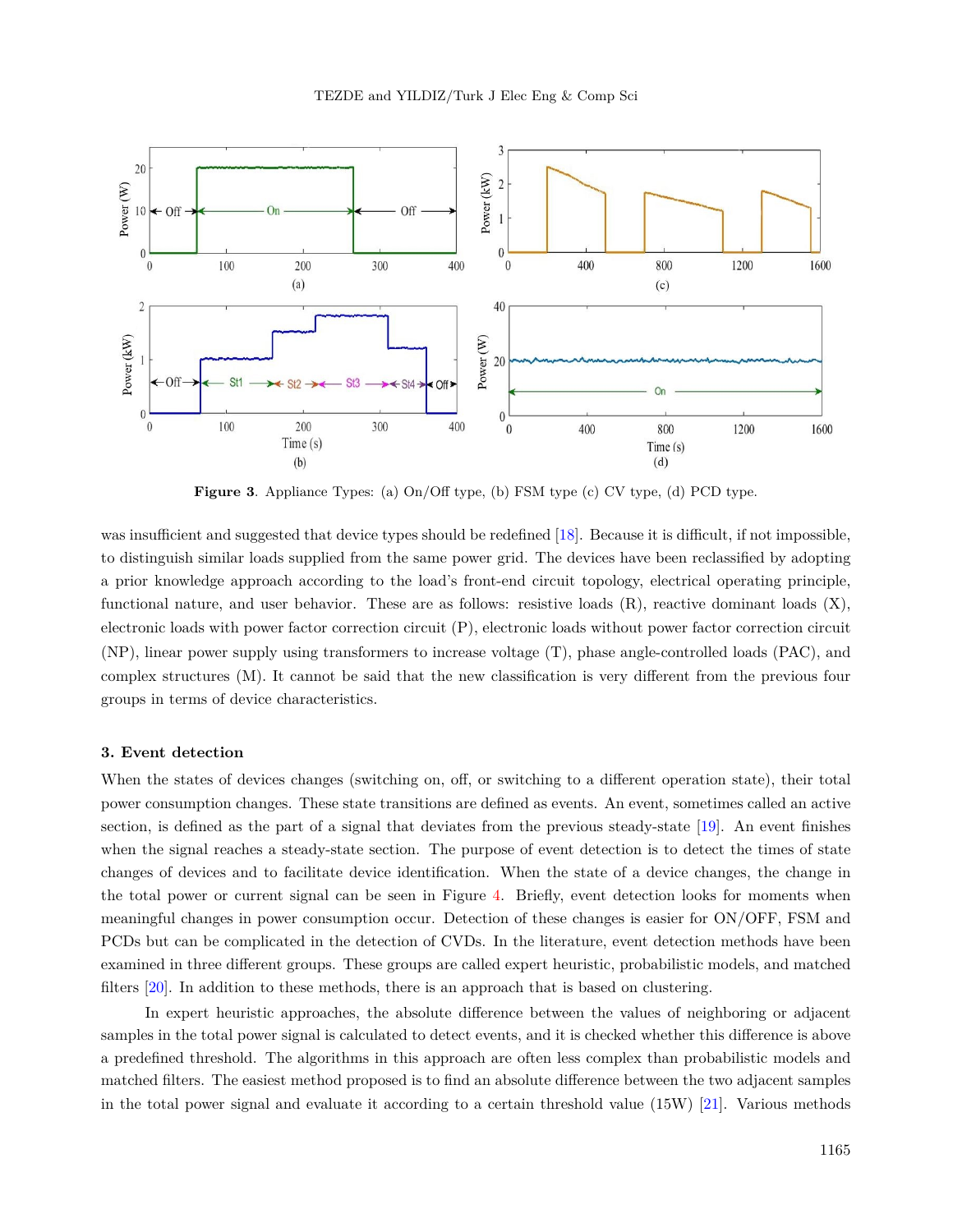

<span id="page-5-0"></span>**Figure 4**. State transitions and events.

based on the perception of certain threshold-based change has been used in many studies in the literature [[15,](#page-19-12) [22,](#page-20-1) [23\]](#page-20-2). To prevent the noises in the signal from being detected as an event, the total apparent power signal was filtered, and events were detected with the aid of the threshold (2VA) [\[24](#page-20-3)]. In [[25\]](#page-20-4), the absolute difference between two sequential samples was not directly calculated. Event detection is carried out by a threshold ( 75% of the smallest appliance's current) of the absolute magnitude of the RMS current signal between the present sample and the sample *t1* (4 s) seconds ago. State transition duration of some devices can be a long. To detect such devices effectively, an event window with a *t1* second period has been selected. This window allows sufficient time for the devices to settle into a steady state. However, when an event occurs due to the use of a *t1* second window, more than one event is detected. To prevent these events, which are called false events, if an event has not been detected in the last *t2* (3 sec) seconds, it can be defined as an event. However, the proposed approach causes the events occurring within *t2* seconds not to detect correctly. In another study, steady-state sections are detected instead of directly identifying events, and the remaining sections are described as event regions [[26\]](#page-20-5). For this approach, the segment-conjunction method and slope method have been proposed recently. Firstly, the segment-conjunction method divides entire data into small continuous data segments. Then, it checks whether they form a steady-state segment by evaluating the average value and standard deviation of *n* consecutive signal samples. It is decided to combine consecutive segments by considering the standard deviation of the mean values of consecutive steady-state segments. In the slope method, the slope between the two adjacent samples is calculated. If the slope is close to zero, it indicates the beginning of a stable zone, and sequential samples with a slope close to zero are added to this steady state region. A steady-state section detection continues in this way. Signal samples where the slope is different from zero terminate a steady state section. When the slope is close to zero again, the beginning of a steady state section is detected.

A recent study proposes a hybrid method to detect events of appliances with long transients, high fluctuations, and/or near-simultaneous actions [\[27](#page-20-6)]. The method contains one base algorithm and two auxiliary algorithms. The purpose of the auxiliary algorithms is to detect true events and remove false ones. The first algorithm, base algorithm, detects events with moving average change and removes false events by using a time threshold (0.2 sec). Until a steady-state is reached, some appliances cause nonstop false alarms due to their long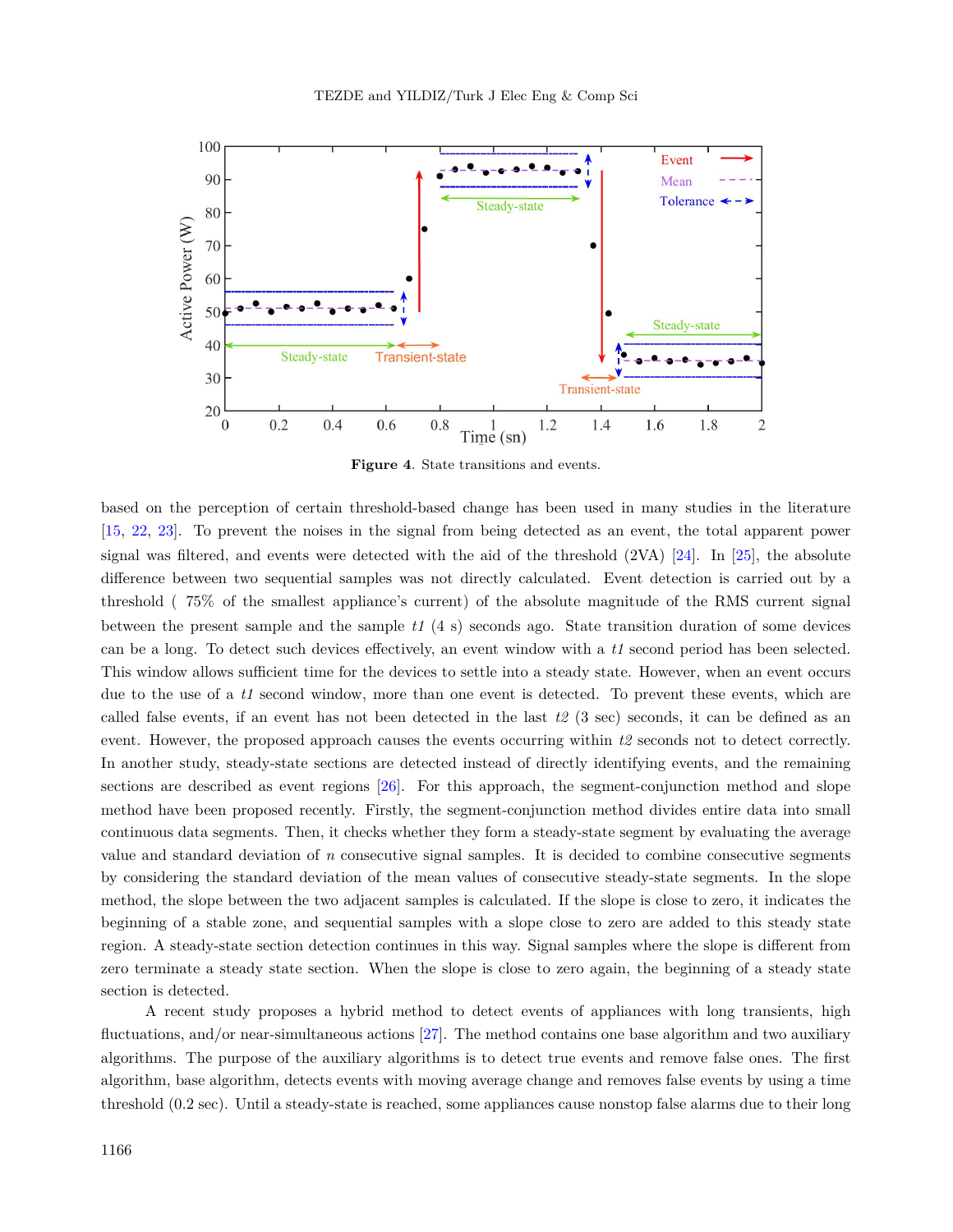and complex transient period. To handle such appliances with long and complex transitions, the method applies a derivative analysis algorithm. Different reasons such as its circuit structure, voltage oscillation, appliances interaction create fluctuations in a signal. When fluctuation reaches a higher value, false alarms are triggered. To detect such false alarms, a filtering analysis algorithm is used.

Event detection with probabilistic models is performed in two steps. Firstly, the probability of an event occurring in each sample of the power signal is calculated. The resulting signal is called the detection statistics signal. This signal is obtained by applying statistical tests such as generalized likelihood rate (GLR) [\[28](#page-20-7)], goodness of fit [\[29](#page-20-8)], cumulative sum [[30,](#page-20-9) [31\]](#page-20-10), mathematical functions [\[32](#page-20-11)] by means of window shift to the total power signal. Besides, a log-likelihood detector, inspired by GLR and its modified version [[8\]](#page-19-6), was proposed [\[33](#page-20-12)]. A recent study uses the envelope of the current signal as the detection statistics signal [\[19](#page-19-16)]. Secondly, power events are extracted from the resulting detection statistics signal. The zones where the detection statistics signal is above a certain threshold are marked as an event in the power signal. For some cases, the selection of power events is found by applying a voting algorithm or a maximum/minimum locating algorithm to the statistical detection signal [\[19](#page-19-16), [33](#page-20-12)[–35](#page-20-13)].

In matched filter method, the presence of the initial transient state signals of the devices in the total power signal is sought to detect events. These signals are correlated with the total power signal by using filters. In a study that used two sequential filters, an event detection was proposed to match the initial power signals with the total power signal [\[36](#page-20-14)]. The initial transient state signal of each device was obtained in training. While the first filter finds temporary patterns in the total power signal, the second filter ensures that the matches do not have some random noises and correspond to real transitions. In a different study, Hilbert filter was used with matched filters [\[37](#page-20-15)]. Hilbert filter was followed by a combination of mean and derivative filters; thus, events were detected from the instantaneous current signal.

In clustering-based methods, unsupervised clustering techniques are used to cluster real and reactive power measurements in the PQ plane (PQ plane is defined in the section [4\)](#page-7-0). Measurements that belong to a steady-state section are considered as a cluster. Furthermore, samples, which are in transient intervals, are considered as noise or outliers. In the seminal work for clustering-based methods, the steady-state sections and transient sections are obtained by using a robust bucketing technique and unsupervised clustering [\[38](#page-20-16)]. In this study, M is used to denote the true number of clusters for steady-states. The bucketing technique is the first applied to estimate model order *M*. Then, the detection of the steady-state sections and transient sections is performed by unsupervised clustering with expectation maximization (EM) algorithm and Gaussian mixture model (GMM) of the unfiltered raw active  $(P)$  and reactive  $(Q)$  power signal. To enhance performance, some modifications were proposed later [\[39](#page-20-17)]. In this event detector, there are three main steps which are called coarse event detection, fine event detection and verification. In the first step, coarse event segments each of which contains only one transient section are detected by using a window. This window is widened iteratively until the model order estimation, which is based on the eight-neighborhood rule, detects two clusters. Therefore, each coarse events have only two steady state and one transient section. Expectedly, time limits of each detected coarse event are determined in the fine event detection step. To do this, the unsupervised Expectation Maximization (EM) the clustering algorithm is used to detect a fine event from each coarse event. The verification step is performed for verification of detected events and parameter adjustment. Recently, a moving windowed based density-based spatial clustering of applications with noise (DBSCAN) algorithm was proposed for event detection [\[40](#page-20-18)]. The active power and fundamental current RMS curve are windowed; the DBSCAN clustering technique is used to detect transient section. The window length is chosen according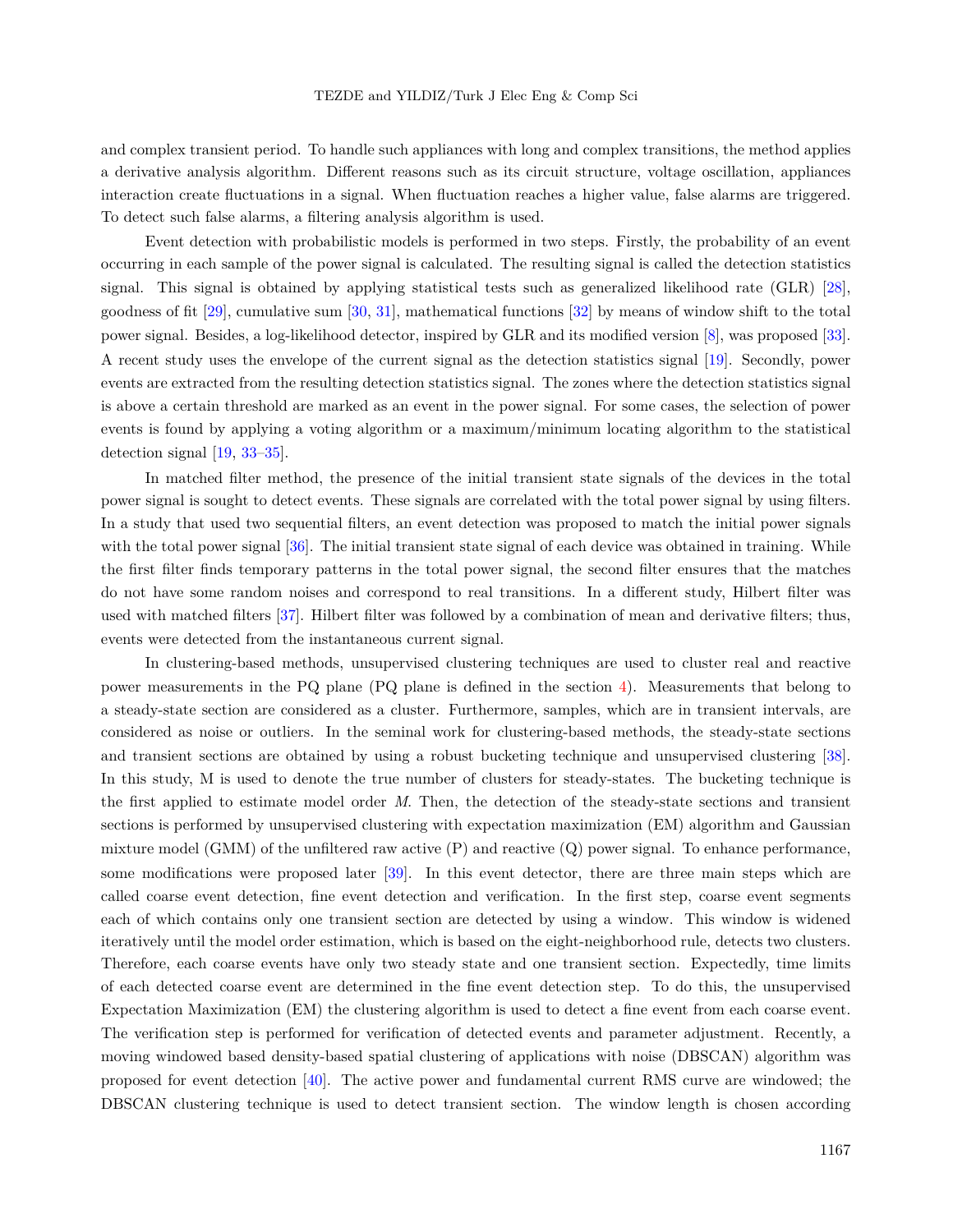to the longest transient interval. Therefore, it should have a value that is larger than the longest transient interval. Another constraint about window length is that the window always contains only two steady state and one transient section. So that clustering algorithm distinguishes only two clusters. After all, there is a post processing step to eliminate repeated and unreasonable detection results.

# <span id="page-7-0"></span>**4. Feature extraction**

Obtaining features from the measured total power signal is called feature extraction. In the literature, device features are also known as device characteristic or device signature. To maximize recognition accuracy and identify various devices effectively, choosing appropriate feature extraction methods play a vital role in load disaggregation. Various approaches to feature extraction are used in the literature. Feature extraction methods for load identification can be classified as steady-state, transient state and nontraditional [\[14](#page-19-11)]. As seen in the paper, these feature extraction methods can be used alone or in combination in the literature.

In the litetaure, various sampling rate have been used to extract features. The sampling rate of an aggregate signal in NILM must be determined according to the type of feature extracted from the aggregate signal. There are a lot of studies for steady state features extracted by using frequency range from 1 Hz to a few kHz. In [\[15](#page-19-12)], Active and Reactive Power features are extracted from a aggregate active and reactive power signals sampled at 1 Hz. Some of steady state features such as current harmonics are required to be sampled at a higher frequency of a few kHz. This sampling frequency must be determined according to Nyquist–Shannon sampling theorem; for example a minimum sampling frequency of 600 Hz is required to obtain 5th harmonic of the electrical signals for power line frequency of 60 Hz  $[14, 41]$  $[14, 41]$  $[14, 41]$ . Since transitions in the transient states occur in a short time, the transient features often need a higher sampling frequency compared to the steady state features. In [[42\]](#page-21-1), voltage and current signals are sampled at 30 kHz to extract the transient response duration and transient energy features which are in transient state features. In [[43\]](#page-21-2), the switching transients are sampled at 5.21 MHz to be used in transient state feature extraction.

#### **4.1. Steady state features**

If the absolute differences of the neighboring sample values in a part of the total power signal are within a certain the threshold value, this part of the signal is called steady state. Figure [4.](#page-5-0) shows three steady-state regions for the total power signal. When the state of a appliance is switched to a different operation state, this causes the properties of an aggregate signal (power or current) to change. To use these changing properties, a steady state feature is extracted from steady state regions of an aggregate total signals (power or current). For example, the change (difference) in the total active power signal for ON/OFF transitions of devices is called the active power signature for this device. Device features such as active power, reactive power, current harmonics, total harmonic distortion, effective current value, power factor, phase angle and admittance are obtained from steady state regions and are widely used in NILM methods. In the seminal works in the field of NILM, the changes in the total power signal due to the states of the devices were used as the distinctive features of the devices. In the events of ON/OFF devices such as refrigerators, ovens, and electric stoves, step changes in the active power signal can be seen in Figure [5](#page-8-0).a. Only the active power feature was used in the first studies in the literature to identify high power devices such as kettle and refrigerator [\[44](#page-21-3)[–46](#page-21-4)]. Since the active power consumptions of these devices are different from each other, device identification has been successfully accomplished. Using only active power change as a device feature creates a big disadvantage. Because the expected performance cannot be achieved for devices with similar active power consumption. To overcome this problem, active power and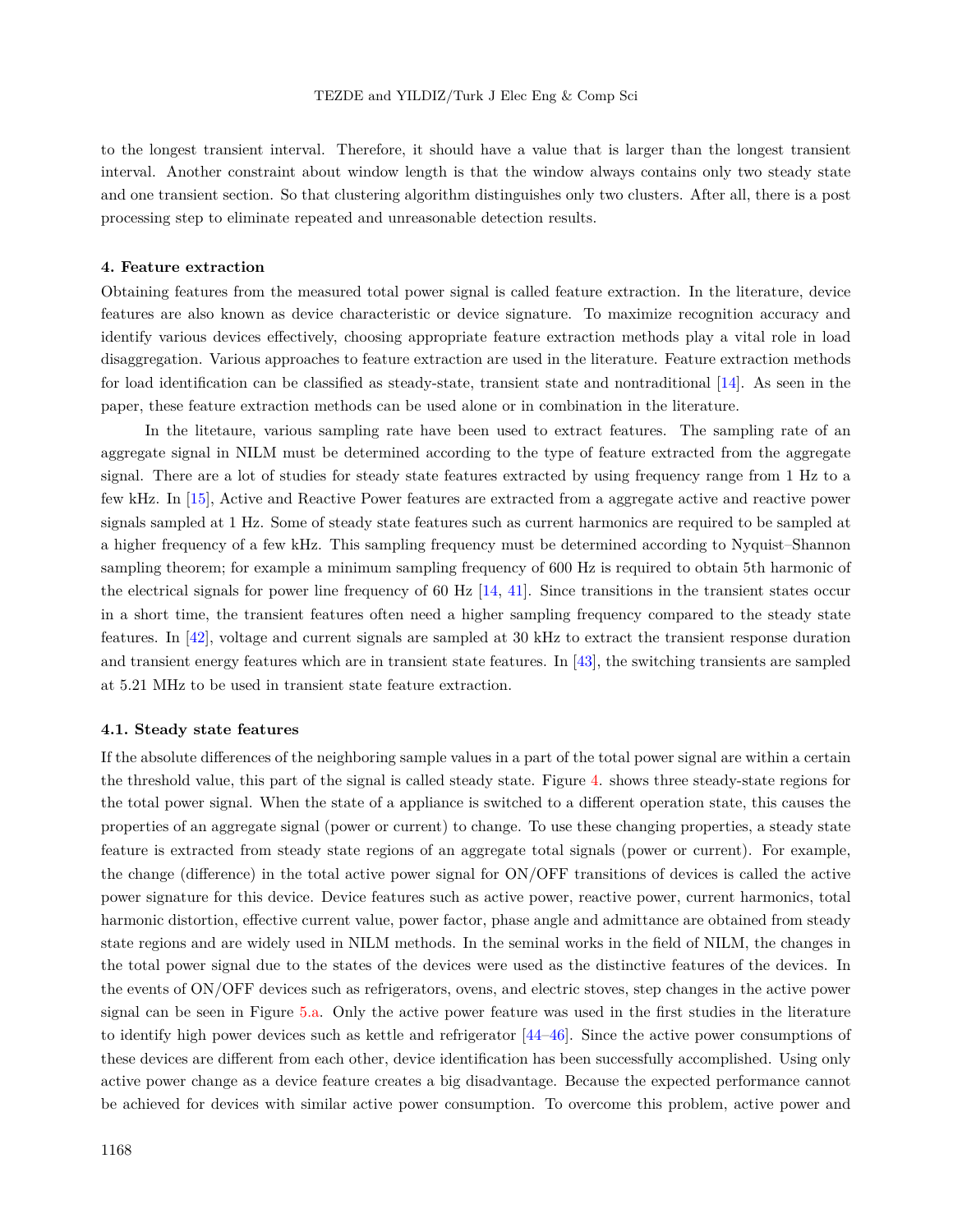reactive power changes were used together for device signature [[15,](#page-19-12) [47](#page-21-5)]. In this study, while using on/off and FSM devices, the active-reactive power distributions of the devices are shown in Figure [5](#page-8-0).b in the P-Q plane. Low power device clusters appear to be close to each other in the P-Q plane. For this reason, the active-reactive power change feature is insufficient to classify devices with low power consumption. On the other hand, power consumption has been successful in distinguishing different high-power devices. However, in this study, CV and PCD type devices were not used. In addition to active-reactive power features, apparent power feature has also been used to improve device identification performance [\[48](#page-21-6)].



<span id="page-8-0"></span>**Figure 5**. (a) Active power [[15\]](#page-19-12), (b) real-reactive power distribution [\[14\]](#page-19-11).

While the current waveform of a linear load is sinusoidal, the waveform of the current drawn is irregular for a nonlinear load. When this irregular current signal is analyzed by Fourier analysis, it is seen that it contains harmonics that are multiples of the fundamental frequency. Devices such as hairdryer and water heaters can be given as examples of linear load, and devices such as induction heating, fluorescent lamp, and computers are non-linear loads. An induction cooker draws a current containing high order harmonics while a kettle fed from the same source draws a sinusoidal current. Consequently, current harmonics can be used as a distinctive device signature in steady-state regions for nonlinear loads. When the current harmonics feature is used with active-reactive power change features, it appears that the combined features provide better results [\[49](#page-21-7), [50](#page-21-8)]. In addition, another study utilized the total harmonic distortion of the current, which indicates the level of harmonic distortion in the power system [[51\]](#page-21-9). To analyze and determine the aging characteristics of the loads in the homes, current harmonics and total harmonic distortion of the voltage are used in addition to the activereactive power in the feature extraction [[52\]](#page-21-10). Effective current value, peak current value, phase difference, and power factor features obtained from voltage and current signals have been used in ON/OFF type devices for steady-state analysis in various studies [[53,](#page-21-11) [54\]](#page-21-12).

To extract the electrical characteristics of devices, curves called trajectories are obtained by plotting the steady-state voltage and current signals over a period-length in the voltage-current plane. Current-voltage trajectories of devices such as ovens, laptops, televisions, and air conditioners are shown in Figure [6.](#page-9-0) Although the shape of the voltage-current trajectory in the same brands and model devices is similar, the size of the trajectories may not be the same due to differences in the power consumption of the device. The current magnitude can affect the size of the *V-I* trajectory on the vertical axis. To eliminate this, the voltage and current values must be normalized to have the same scale [\[55](#page-21-13)].

After the trajectories of the devices are plotted, various features are extracted on the shapes of the curves. Asymmetry, loop direction, area, mean line curvature, number of intersections, mid-section curvature,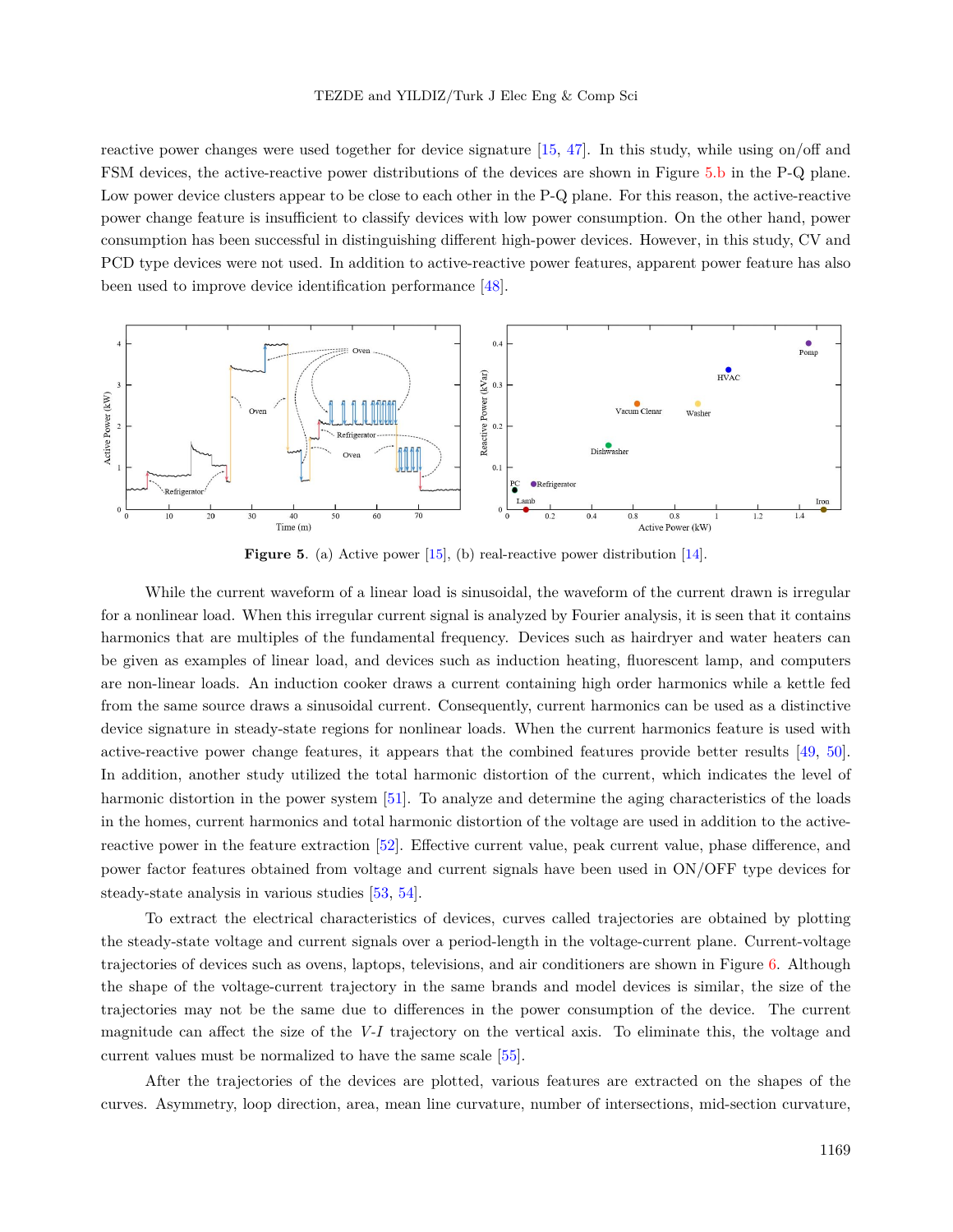

<span id="page-9-0"></span>**Figure 6**. Examples of *V-I* trajectory [\[59](#page-21-14)].

right and left areas, and the so-called peak value of the middle part are obtained over *V-I* trajectories [\[55](#page-21-13), [56](#page-21-15)]. In addition to these features, the current range and instantaneous admittance change features were obtained from the trajectories [\[57](#page-21-16), [58\]](#page-21-17). Apart from these,  $V-I_f$  and  $V-I_a$  trajectories were plotted by separating the load current into components called active  $I_a$  and inactive  $I_f$  currents and features obtained from these trajectories increased the performance of device identification [[59\]](#page-21-14).

Recently, recurrence plot [[60\]](#page-22-0) has been proposed to extract features from steady state total current waveform [[61\]](#page-22-1). A recurrence plot is a monochrome digital image, each pixel of which represents recurrent states of a time series in its m-dimensional phase space trajectory. As a recurrence plot is a binary image, this feature extraction technique can cause information loss and decrease classification performance. Therefore, novel and modified versions of the recurrence plot, which are called weighted recurrence graph and adaptive weighted recurrence graph has been also proposed  $[62, 63]$  $[62, 63]$  $[62, 63]$  $[62, 63]$  $[62, 63]$ . Comparing to recurrence plot, these methods improve classification performance.

#### **4.2. Transient state features**

The regions between the two steady states are called transient state regions, as seen in Figure [4](#page-5-0). These regions occur due to the switching (ON/OFF transitions) of the devices or the temporary behaviors they display in case of state changes of devices. Distinctive features can be obtained from the temporary behavior of the devices [20].

The shape, duration, and time constant features in the power signal can be extracted from transient state regions of the devices [[15\]](#page-19-12). For example, if the transient state region of the dishwasher and computer are examined, it will be seen that the shapes, transition duration, and number of passes are different. In a study using an induction motor and fluorescent lamp in this regard, parts of a transient state region with significant changes, called v-sections, were obtained as shown in Figure [7,](#page-10-0) instead of examining the entire of a transient state region [\[64](#page-22-4), [65\]](#page-22-5). Then, the desired features are extracted with the help of filters to distinguish each device. If the v-sections of the devices that start operating simultaneously do not overlap, the devices can be disaggregated properly. While load disaggregation fails if the v-sections of the devices overlap.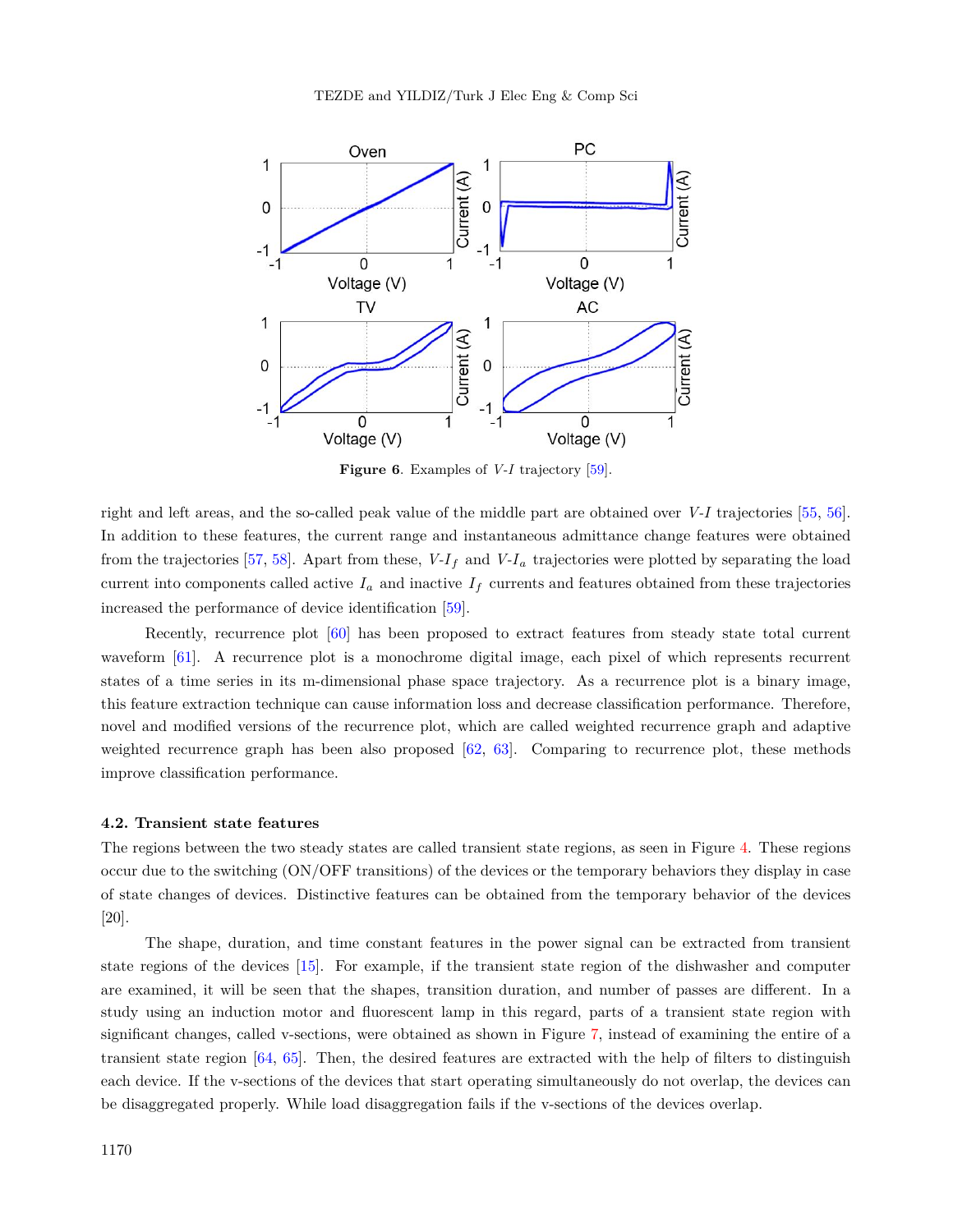

<span id="page-10-0"></span>**Figure 7**. Active power transients for lamb and induction motor, v-sections [[36\]](#page-20-14).

For residential devices that exhibit sudden power peak in total power consumption, two features called edge and slope have been proposed  $[66, 67]$  $[66, 67]$  $[66, 67]$ . In these studies, the transient state signatures of residential loads were characterized by three stages (an initial upward spike in power, slower changing variations, and a settled power level). These three stages are called edges, slopes, and steady-states, respectively. The edge feature refers to the sudden power peak when the device is turned on, and the slope feature refers to the slow variations following the edge. Although these features are easy to obtain due to the low frequency required, they are insufficient in identifying multistate and nonlinear devices.

Spectral envelopes, which are the expanded version of harmonics, are the vector consisting of the first few coefficients of the short-time Fourier transform (STFT) applied to a signal. It can also be thought of as the short-term average of the harmonics of a signal. Unlike FFT, where timing information is lost when converting the signal to the frequency domain, STFT uses a fixed window to convert a small portion of the signal at once. Thus, by converting the signal into a two-dimensional function consisting of frequency and time, it preserves time data. As a result, the spectral envelope was used as feature extraction in load disaggregation [[17,](#page-19-14) [68\]](#page-22-8).

Fourier transform (FT) consists of the sum of the periodic signal with an infinite duration. However, transient signals are neither periodic nor infinite. Therefore, it is not appropriate to use FT in transient state signals. Wavelet methods have been proposed to overcome this disadvantage. Wavelets are mathematical functions that are more advantageous than the Fourier transform method for transient state analysis of signals. Instead of identifying a signal with trigonometric polynomials by wavelet transform, it can be decomposed by combinations of short-term non-periodic functions derived from the shifted and scaled main wavelet function [[43\]](#page-21-2). Discrete wavelet transform (DWT) and STFT have been applied to the switching transients that occur on voltage signals as seen in Figure [8](#page-11-0) in the disaggregation of devices consisting of fan, blender and bulb. When the results are examined, DWT has been more successful in detecting device identities [\[43](#page-21-2)]. In another study, a five-element normalized energy vector was obtained using DWT from the current signal containing harmonics and was used as features in load disaggregation [[69\]](#page-22-9). Switching transition energy feature has been obtained by using DWT in separating the devices consisting of two different induction motors and adjustable load banks. It has been observed that this feature is used by combining with the active-reactive power feature to increase performance [\[70](#page-22-10), [71](#page-22-11)]. In addition to the switching transition feature, the transition duration feature obtained with DWT or STFT has also been proposed [[42\]](#page-21-1). When these features are used with DWT, they give better results than STFT. In a study involving three-phase motors and resistive loads, the energies of the coefficients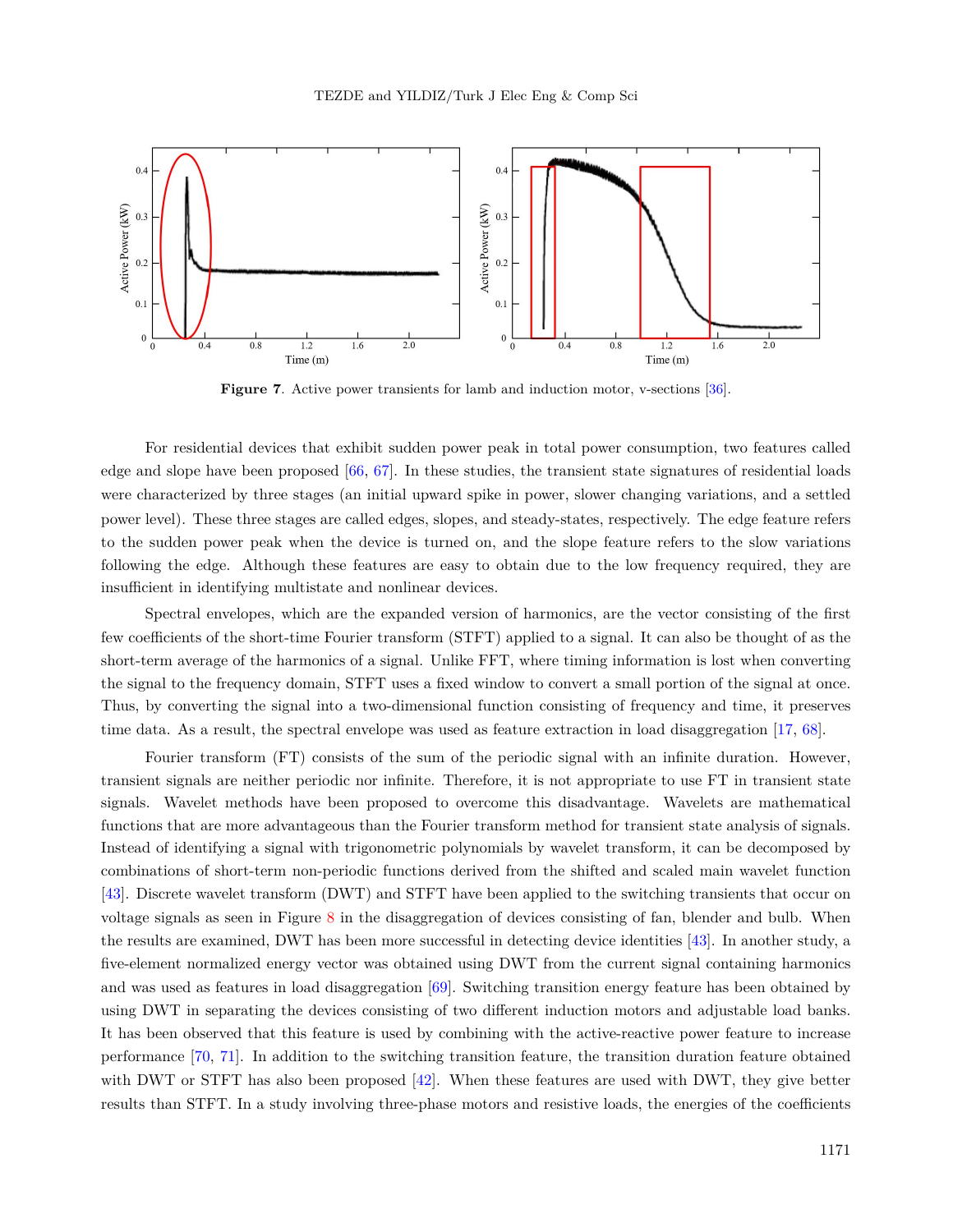obtained by using DWT were used as features [[72\]](#page-22-12). In this study, it was seen that Daubechies wavelet gave better results at 4 and later degrees when compared with various degrees.



<span id="page-11-0"></span>**Figure 8**. Voltage switching transient for blender [[43\]](#page-21-2).

# **4.3. Nontraditional features**

There are several feature extraction techniques for load disaggregation that do not fit the steady state and transient feature categories. Features such as the frequency of device usage, the correlation between the usage of different devices, the distribution of turn-on duration and turn-off duration of the devices, and operation time of the devices have been studied in various studies [[73,](#page-22-13) [74\]](#page-22-14). In a study where an active power signal sampled with low sampling frequency is used, the first derivative is applied to the flattened power signal, and pulse signals are removed. In addition, additional human behavior information such as the probability of device usage time, probability of neighboring impact search, duration of impact has been added [[75\]](#page-22-15). In another study, the power consumption of residential loads is also expressed with the combination of rectangular and triangular form combinations [[76\]](#page-22-16). This approach is based on dividing the power consumption signal into two parts. The fast-switching region in triangular form and the stable working region in the rectangular form are approximate. The triangle shape is defined by the start time, peak time, peak value, and end time. The rectangular shape is defined by start time, peak time, peak value, steady-state start time, and steady-state power. These definitions are shown in Figure [9.](#page-12-1)

In a recent study[[77\]](#page-22-17), authors use a local power histogram (LPH) feature extraction scheme based on transforming the appliance consumption signals into 2D space. This feature extraction technique does not rely on the device's states (i.e., steady or transient). It transforms the appliance consumption signals into images. To obtain local features, it partitions images into local region. Then, it uses an LPH descriptor to extract histogram-based representations of power observations. It has been shown that LPH performs well by comparing with existing 2D descriptors in the literature such as Local directional patterns (LDP), local ternary pattern (LTeP), local transitional pattern (LTrP), Local binary pattern (LBP), Binarized statistical image features (BSIF). A current envelope-based feature extraction technique was proposed to disaggregate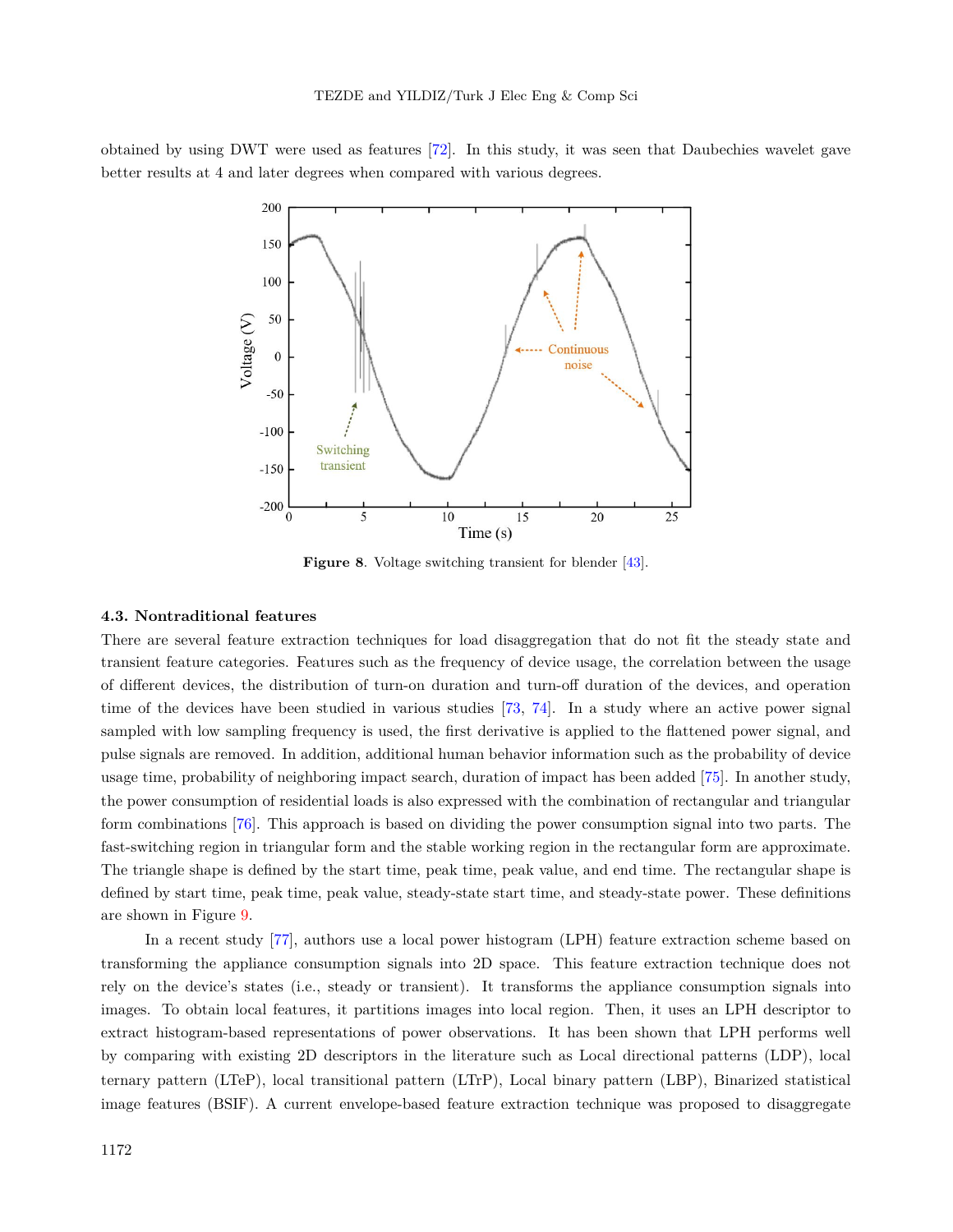

<span id="page-12-1"></span>**Figure 9**. Diagram of triangles and rectangles [\[76](#page-22-16)].

appliances by using both transient and steady state current waveforms [[78\]](#page-22-18). By analyzing the obtained current envelope, it extracts seven statistical features called Interquartile Range (IQR), Crest Factor (CF), Variance, Kurtosis, Skewness, Form Factor (FF), and Mean Absolute Deviation (MAD).

## <span id="page-12-0"></span>**5. Load identification**

Load identification, one of the most important steps of NILM, is the process of labeling devices based on the features extracted from the measured total power signal. When studies on NILM about this subject are reviewed, they can be grouped as supervised, semi-supervised, and unsupervised learning methods.

In supervised learning, a classifier is determined with the training set consisting of device features and class labels. Intrusive and nonintrusive methods can perform the training sets required for the training process. Although supervised learning achieves high performances, the data collection and training process are a disadvantage for NILM. Supervised NILM methods are the first and most widely preferred approach in this realm, and it can also be divided into two classes based on pattern recognition and optimization [9].

Unsupervised learning is an approach which data samples with similar features are clustered by taking advantage of only device features. This approach does not require class labels and a training process. Although this approach is the most suitable method for NILM, it is more difficult to achieve a successful result compared to supervised learning. It is determined by the consumer which device and which its state the clusters obtained by unsupervised learning belong to. Therefore, this process is a disadvantage for unsupervised NILM methods.

Semi-supervised learning utilizes a combination of both labeled and unlabeled data for training. Generally, labeled data samples are less than unlabeled. When recent studies on NILM are reviewed, it is seen that there is an increasing interest in semisupervised learning methods.

# **5.1. Supervised methods**

# **5.1.1. Pattern recognition approaches**

In the literature, artificial neural network (ANN), support vector machines (SVM), k-Nearest Neighbor (k-NN), Hidden Markov Model (HMM), Decision Tree (DT), Random Forest (RF) and Deep Learning (DL) for pattern recognition-based load disaggregation methods were used. However, there is no study for NILM, where all of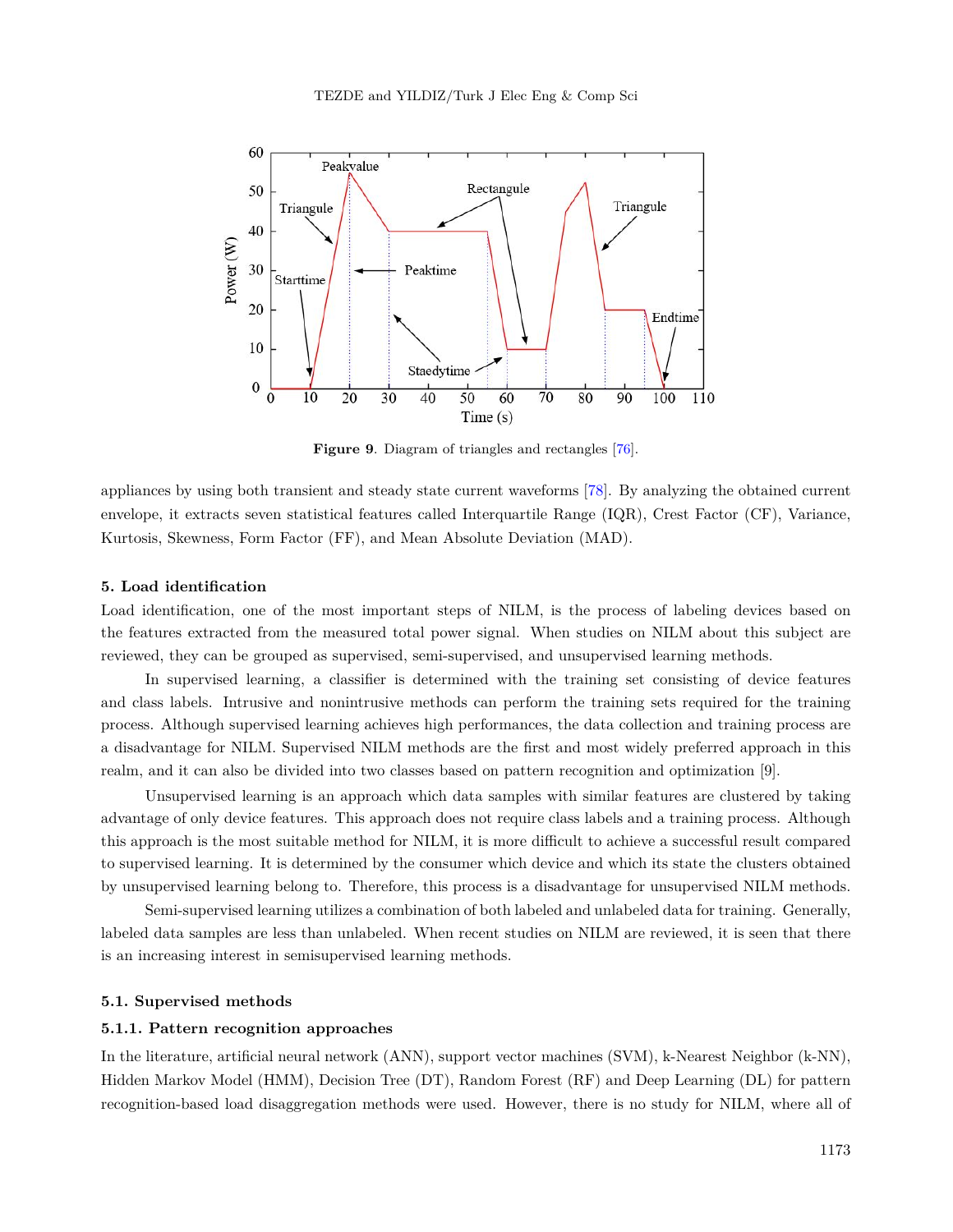these methods are compared in detail in terms of performance. Therefore, there is no certain conclusion about which of these methods is more successful. In addition, depending on the types of devices used and the features extracted from the devices, the performance of these methods varies.

Multilayer perceptron (MLP) and radial basis function networks (RBF), which are among the ANN methods, have been found to be frequently used in the literature for load disaggregation. In one of these studies, classifications were made for the combinations of 8 devices created according to ON/OFF working conditions [[49\]](#page-21-7). In the study, while steady state harmonics feature is used, the performances of the classifiers are also examined under the effect of noise. There is another study where genetic algorithm (GA) was used for feature selection, transient state energy, and active-reactive power features were used [[79\]](#page-22-19). The training phase of MLP was carried out using all the features obtained first and then the features obtained through the selection of the features. It is stated that the performance of the MLP trained by the feature selection is more successful. In a different study, the weight values of MLP were determined by PSO and GA optimization methods and the performance of ANN in terms of accuracy and duration were examined [[80\]](#page-23-0). The ANN, trained with the PSO algorithm, has been found to give better results for voltage variation on device terminals, variations in power consumption and different operating states compared to other methods. Recently, convolutional neural networks (CNN) has gained popularity in NILM [\[62](#page-22-2), [63](#page-22-3)]. Again, by using two popular data sets, called PLAID [[81\]](#page-23-1) and WHITED [[82\]](#page-23-2), CNN have been studied recently. In this study, Weighted pixelated images obtained from the *V-I* trajectory feature were used as inputs for CNN [[58\]](#page-21-17).

Using the linear and radial basis function (RBF) kernels, SVM has been studied in detail in NILM studies using features such as active-reactive power and power factor [[54\]](#page-21-12). In addition, while studying the noise effect in this study, it used the wavelet shrinkage method to suppress the noise. Also in a recent study, the GA method was utilized to determine the parameters of the RBF kernel [[83\]](#page-23-3).

In the study in which the NILM method first appeared, the cluster analysis approach was used in the P-Q plane [10]. Here, new samples based on active and reactive power changes occurring in each event detection are classified according to the cluster in the P-Q plane in Figure [5](#page-8-0).b. The proposed cluster analysis has been used in other studies by adding different features such as current harmonics and active-reactive power features, which are inadequate due to overlapping clusters [\[36](#page-20-14), [84\]](#page-23-4). k-NN method, which is similar to cluster analysis and described as a simple method, has been shown to yield successful results for the  $k = 1$  value according to naive Bayes and decision trees methods [[8\]](#page-19-6). In a study where the samples obtained from the total load signal withthe temporal sliding window were labeled for more than one device [[85\]](#page-23-5), the multi-label k-NN method was used for load identification. In addition, it has been observed that the classification performance has increased recently when k-NN and template matching methods are used together [[86\]](#page-23-6). In a recent study, an improved k-nearest neighbors (IKNN) algorithm is proposed to reduce the learning computation time and improve the classification performance [\[77](#page-22-17)]. To reduce computation time, the proposed algorithm uses conditional entropy to split training data into m subgroups and compute the distance between the test instance and center of each subgroup. In addition to this, it uses information gain as weights to calculate weighted Euclidean distance.

HMM, another method of device identification, determines the order of hidden states that best represent the outputs. While the active power signal is usually used as output for load disaggregation, hidden states represent the states of the devices. There are important studies in the literature showing the suitability of HMM method for load disaggregation [\[87](#page-23-7)[–89](#page-23-8)]. In these studies, the states of each device are modeled separately with HMM, and then these models are combined for the operation states of multiple devices. Although the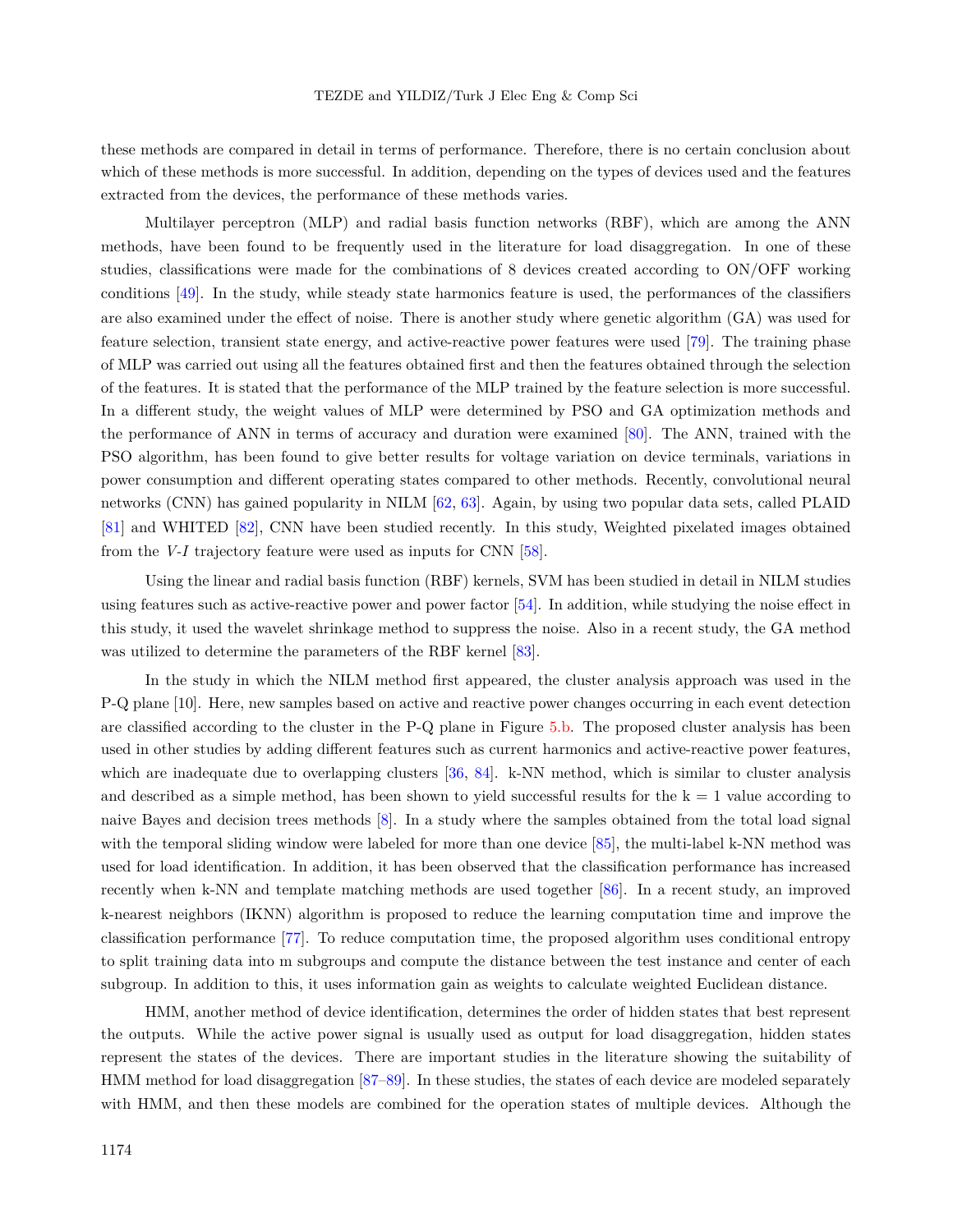HMM method can cope with the states of the devices, although it generally gives successful results in load separation, the complexity of HMM increases exponentially when the number of devices increases [\[14](#page-19-11)].

DT is less preferred in load disaggregation because of the low success rate compared to the other mentioned pattern recognition methods. In a study where three pattern recognition methods were compared with DT, the most successful method was k-NN, while DT could not achieve the desired success [\[90](#page-23-9)]. In a study where low sampling was prioritized, DT gave more successful results than HMM method [[91\]](#page-23-10). Based on this, it can be said that the DT method gives successful results in low sampling frequency systems [\[92](#page-23-11)]. In another study, GA was used for feature extraction and feature selection with a high degree of statistics, whereas DT and MLP methods showed 99*.*5% accuracy [[93\]](#page-23-12). There are also studies involving RF method that makes learning with more than one decision tree [[94,](#page-23-13) [95\]](#page-23-14). In a study comparing DT, RF, k-NN, and SVM methods, while the admittance-based feature extraction was used, the most successful result was the SVM method [\[94\]](#page-23-13). DT and RF also failed compared to the other two methods.

Naive bayes classifier based on Bayes Theorem has been used in various studies [\[74](#page-22-14)],[[96\]](#page-23-15),[[97\]](#page-23-16). The classifier generally assumes that there is independence between the individual features  $[74],[96],[97]$  $[74],[96],[97]$  $[74],[96],[97]$  $[74],[96],[97]$  $[74],[96],[97]$  $[74],[96],[97]$  $[74],[96],[97]$ . In [[96](#page-23-15)], a two-step classification algorithm have been used: The first step identifies the load type (linear nonreactive, linear reactive or nonlinear reactive) by using the rate of change of the transient signal as feature and in the second step, naive Bayes classifier is used to classify the appliances by using steady-state current harmonics as feature. In [\[98](#page-24-0)], naive Bayes classifier is used by assuming that each device's state is completely independent of the other devices.

## **5.1.2. Optimization based approaches**

Optimization-based approaches often identify devices by a combination that represents the total power signal with the least error. Starting with a random device combination, Genetic Algorithm (GA) tries to identify them by finding the devices that give the total power with minimum error [[99](#page-24-1)]. An evolutionary optimization algorithm has been proposed to identify devices modeled as ON/OFF in a residence [[100\]](#page-24-2). In this study, evolutionary optimization was evaluated using randomly generated power profiles and total power to explain the applicability of the evolutionary algorithm in NILM. The results showed that it is possible to use the evolutionary approach in NILM, and it has satisfactory performance. In a study that expresses the operating states of the devices as integer variables, second-order integer programming was used [[101\]](#page-24-3). In this method, even if a new device is added to the home, the re-learning process is not required. The proposed method has also shown its applicability, while the same type of devices is operating simultaneously. Load disaggregation based on Aided Linear Integer Programming (ALIP) has recently been proposed [[102\]](#page-24-4). In addition to the LIP-based disaggregation approach, additional constraints, state diagram-based correction, and median filtering have been added. The proposed ALIP is based on momentary load measurements instead of the waveform features of the measured parameters. Therefore, it is successful in low frequency data. Experimental results confirm that the proposed ALIP performs better than LIP based load disaggregation method. A workflow using surrogate-based optimization (SBO) has been introduced that is sensitive to differences in NILM's base load power consumption and can meet the need for comprehensive parameter optimization. In this study, a modified version of the chi-square goodness of fit  $(x^2$  GOF) test and an event detection method based on cepstrum smoothing were used [[103\]](#page-24-5). While most classical NILM algorithms are based on a single objective function, a multi-objective non-intrusive load monitoring (MO-NILM) method that classifies NILM events by solving a multiobjective optimization problem have been proposed. Basically, it is intended to model each NILM feature as an objective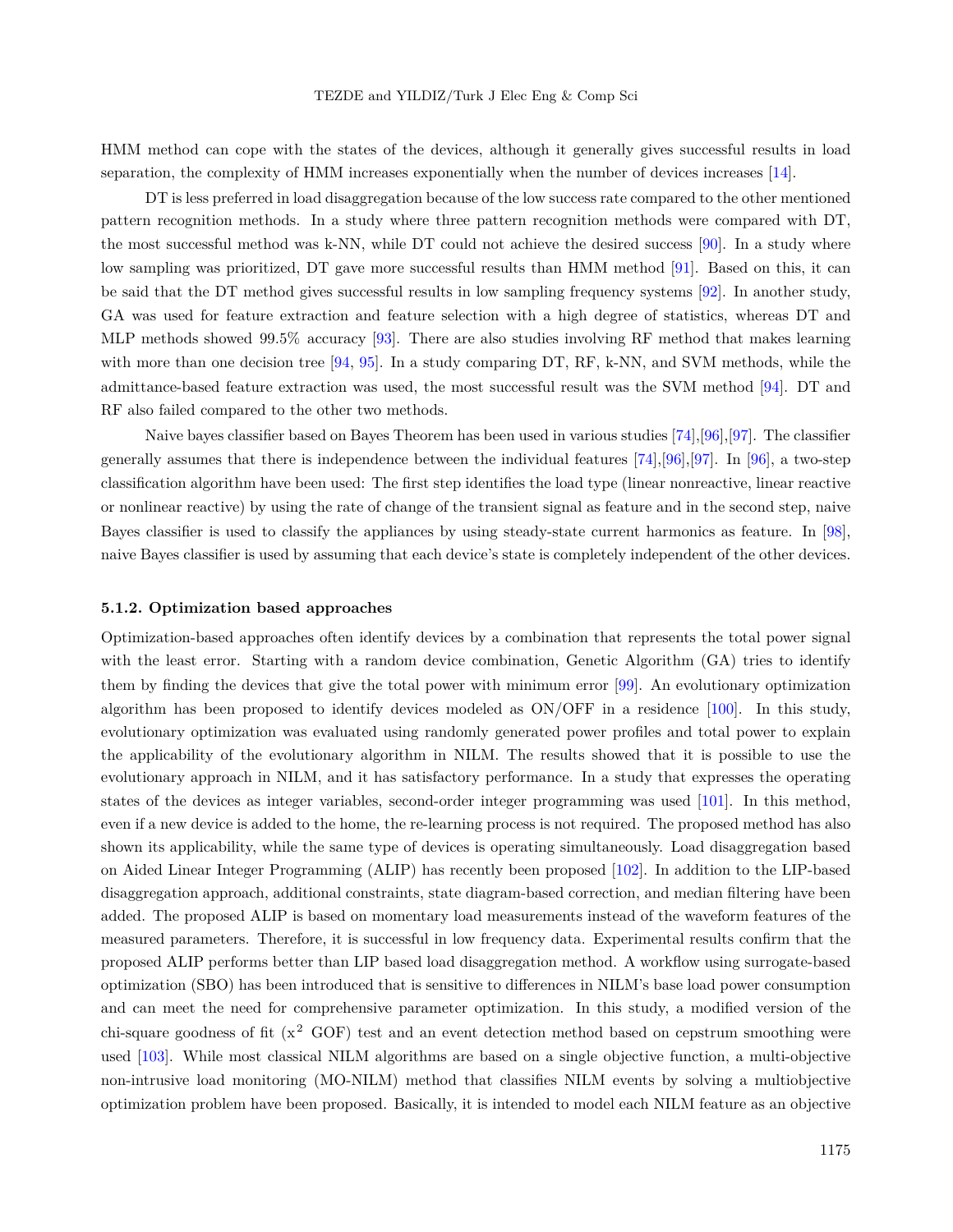function and to minimize these goals based on the Non-dominated Sorting GA II (NSGA-II). The proposed algorithm is simple, requires knowledge of the average power signatures of each appliance, and performs well in terms of standard measures [\[104](#page-24-6)].

#### **5.2. Unsupervised methods**

The training process in supervised NILM methods makes it difficult to use these methods in residences and commercial areas, as data should be collected in advance and the data collected should be labeled. Therefore, researchers have started to show more interest to unsupervised NILM methods recently. While active and reactive power features are used in a study involving devices used in residences, genetic k-means and hierarchical aggregate aggregation methods were used to cluster state changes of devices in the P-Q plane[[105\]](#page-24-7). It was assumed that each cluster coincided with a state change of a device, while better clustering was performed with genetic k-means. When a new event occurs with a matching pursuit algorithm after clustering, it determined which device or devices caused this event using Euclidean distance. Again, only active power attribute was used in another study using low sampling frequency, while Entropy Index Constraints Competitive Agglomeration method was used [\[106](#page-24-8)]. Unlike the previous study, this method has yielded successful results in low-power devices.

By using low frequency sampling, Factorial HMM (FH-MM) and FHMM based Factorial Hidden Semi-Markov Model (FHSMM), Conditional FHMM (CFHMM) and Conditional FHSMM (CFHSMM) were proposed [[73\]](#page-22-13). Factorial HMM (FHMM) is a method that includes hidden state models operating independently and parallels to each other, as seen in Figure [10,](#page-16-1) and the output Y is a function of these states [\[107](#page-24-9)]. In this study, while assuming that the devices have only  $ON/OFF$  states, in addition to the active power attribute, additional features called ON/OFF time, operation time during the day, weekly operation time and interconnectedness between the devices are also used. While estimating the parameters of the models, the expectation maximization algorithm was used. Conditional states of FSMM and FHSMM methods were obtained by using additional attributes. The CFHSMM method, which can use these additional attributes, has been more successful than other methods. In another study using the FHMM method as a base, it is said that some devices affect each other's power consumption when more than one device is ON [\[108](#page-24-10)]. A more successful method was obtained compared to FHMM method by adding this interaction information of each device using additional interaction chains in the FHMM method.

Graph signal processing (GSP) is another unsupervised method used recently in NILM [\[109](#page-24-11), [110](#page-24-12)]. It is defined by a set of graph nodes and the neighborhood matrix showing the similarities or correlations of the edges between these nodes. In this method, where each node coincides with the events, clustering of similar events was performed as a result of the solution of an unconstrained second-order optimization problem. It has provided successful results according to the unsupervised HMM methods in the identification of loads used in the residences.

# **5.3. Semisupervised methods**

Unlike supervised and unsupervised learning, semi- supervised learning methods use both labeled data and unlabeled data and try to improve the performance of the classification process with the help of unlabeled data. In one of the prominent studies on semi-supervised NILM, self-training was carried out using the k-NN method [[111\]](#page-24-13). Self-learning uses the self-training principle by using its own predictions in the learning step. This method is based on the principle that the unlabeled data samples are included in the device classes they are close to by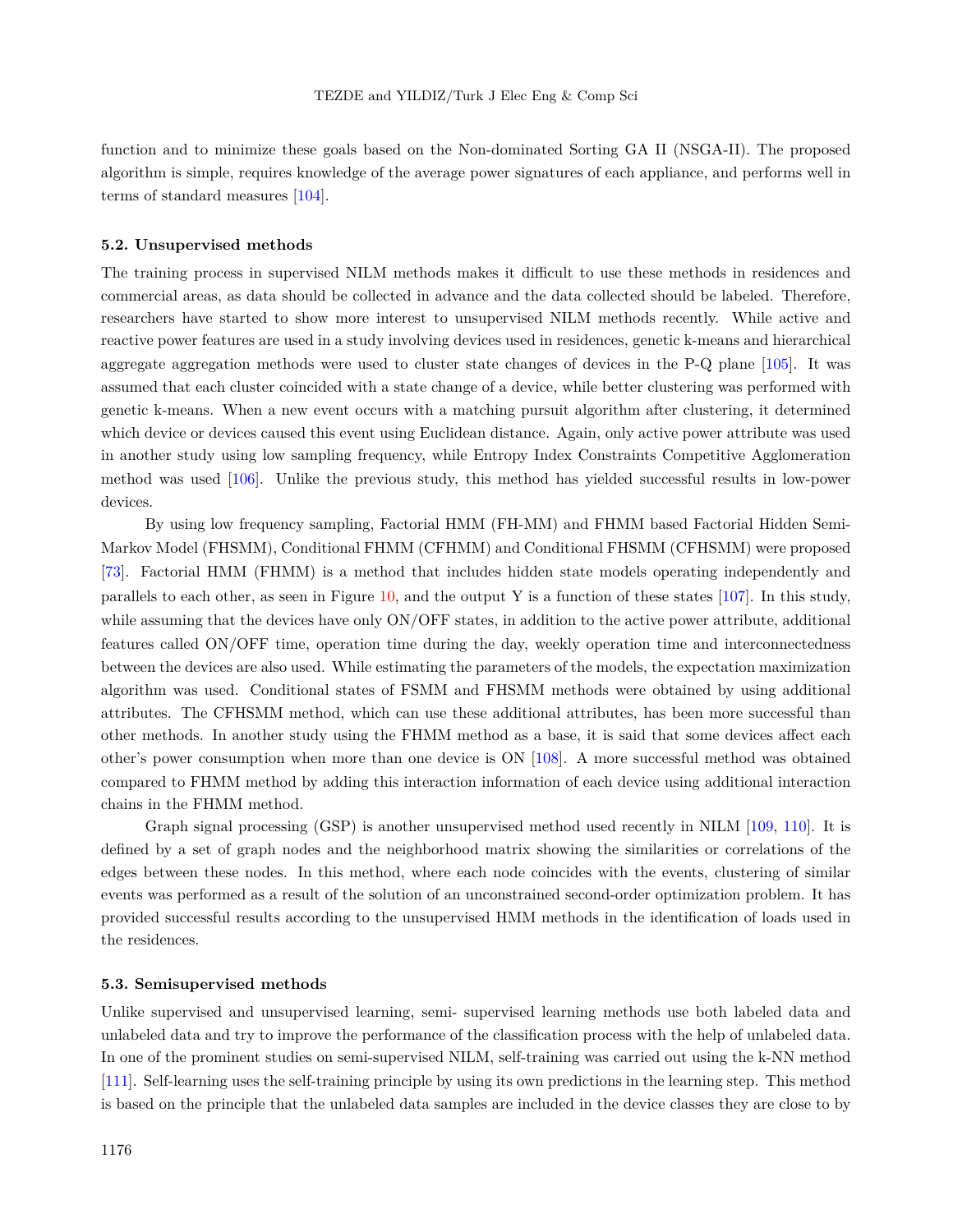

<span id="page-16-1"></span>**Figure 10**. The graphical representation of Factorial HMM [[107](#page-24-9)].

using the distance from the device classes. To prevent the device identification from decreasing the performance by distributing all the unlabeled data samples to the device classes, a stop criterion that enables the addition of a certain number of samples was also determined. In another study, training was made on decision tree and k-NN methods using the co-training approach [[112\]](#page-24-14). The labeled training data was divided into two and training was provided for the two methods with different training sets. A subset chosen randomly from the unlabeled data set is presented to two classifiers. Unlabeled samples, where both classifiers were given the same class label, were used to update the classifiers. This process was continued until all unlabeled data were finished.

#### <span id="page-16-0"></span>**6. Evaluating NILM algorithms**

## **6.1. Datasets**

A lot of datasets have been proposed by researchers in the last decade to evaluate novel NILM models and compare their performance. These datasets can be divided into two groups [\[113](#page-24-15)]: low frequency datasets (sampling frequency,  $F_s < 1$  Hz) and high frequency datasets (sampling frequency,  $F_s > 1$  Hz). Popular datasets in NILM can be seen in Table 1 in terms of their properties. Collecting data for a dataset is time consuming and needs measurement equipment. Recently, synthetic data generation for use in NILM has gained popularity to reduce cost, save time, and prevent issues such as corrupted data or missing values [\[114](#page-24-16)]. In the table, SynD is a synthetic dataset, and LIT is a dataset composed of natural data and synthetic data.

## **6.2. Metrics**

In the literature, there are many performance metrics proposed from the seminal work of NILM until now [[123,](#page-25-0) [124](#page-25-1)]. For event-based NILM methods, there are two steps (event detection and load identification) that affect the method's performance. Therefore, it is not forgotten that performance of event detection step should be maximized to increase the overall performance of the NILM methods. Whereas, there isn't such a problem for nonevent based NILM methos. Most of NILM methods uses accuracy (A) and Confusion Matrix (CF) as principal evaluation metrics [\[14](#page-19-11)]. In the seminal work of NILM [\[15](#page-19-12)], the fraction of correctly classified power events and the fraction of total energy explained were used to evaluate the method. In some studies [\[49](#page-21-7), [125](#page-25-2)], accuracy for individual devices and average accuracy are used to evaluate the proposed method. Accuracy alone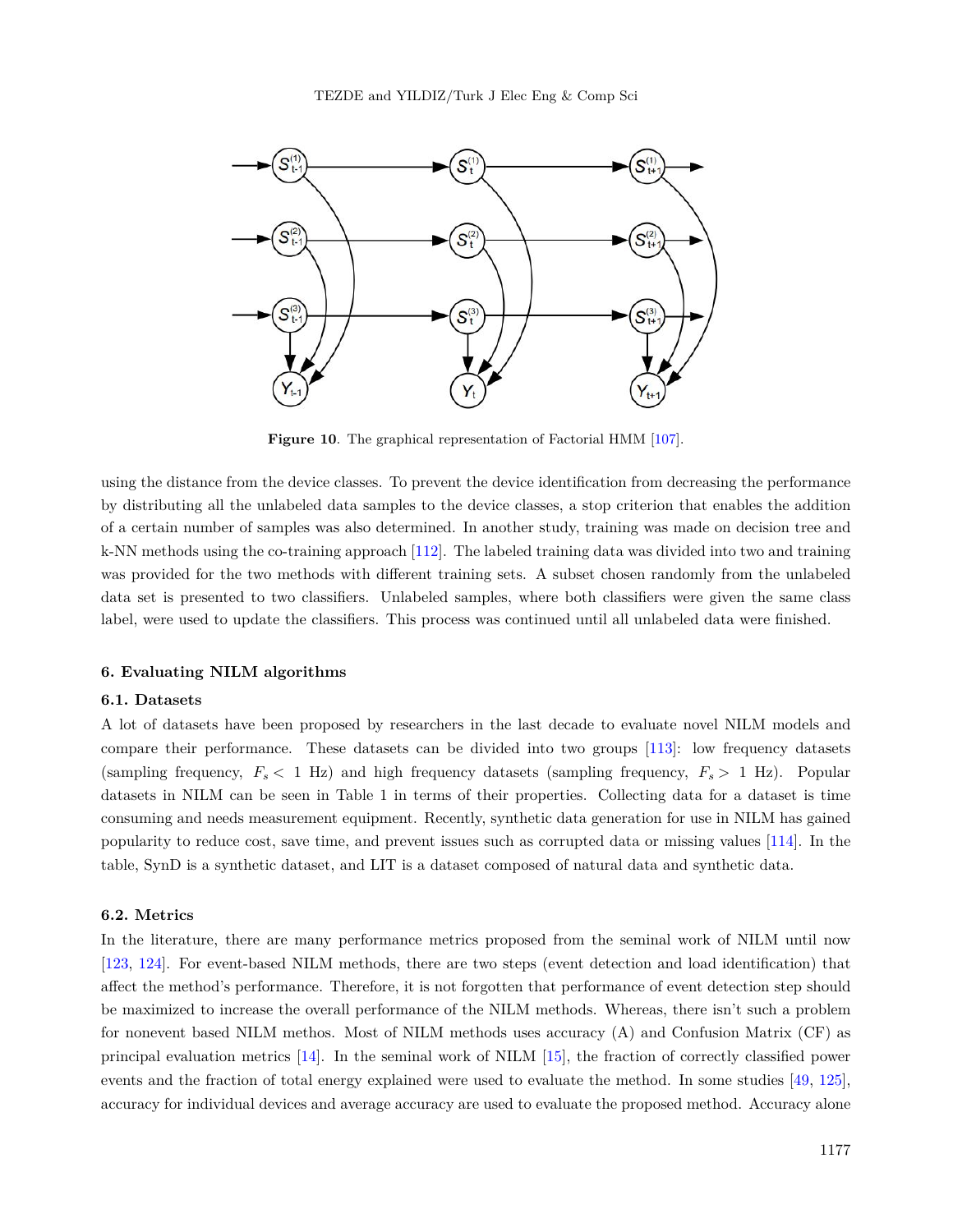| <b>Dataset</b>          | Year | $F_s$            | <b>Features</b> |
|-------------------------|------|------------------|-----------------|
| $REDD$ [115]            | 2011 | $15$ kHz         | I, V, P         |
| <b>BLUED</b> [116]      | 2012 | $12 \text{ kHz}$ | I, V, P, Q      |
| PLAID $[81]$            | 2014 | $30 \text{ kHz}$ | I, V            |
| TRACEBASE [117]         | 2014 | $1$ Hz           | P, Np           |
| GREEND <sup>[118]</sup> | 2014 | $1$ Hz           | P               |
| <b>UK-DALE</b> [119]    | 2015 | $16$ kHz         | I, V, P, Q, S   |
| COOLL <sup>[120]</sup>  | 2016 | $100$ kHz        | I, V            |
| WHITED <sup>[82]</sup>  | 2016 | $440.1$ kHz      | I, V            |
| SustDataED $[121]$      | 2016 | $12.8$ kHz       | I, V            |
| <b>BLOND</b> [122]      | 2018 | $50 - 250$ kHz   | I, V, P         |
| SynD $[114]$            | 2020 | 5Hz              | P               |
| LIT $[113]$             | 2020 | $15$ kHz         | I, V            |

**Table** . Publicly available load monitoring and disaggregation datasets.

can be misleading for some situations such as: class imbalance or low usage frequency of some appliances. To alleviate such problems, some studies uses precision (P), recall (R) and F-measure to evaluate NILM methods [[54,](#page-21-12) [126,](#page-25-8) [127](#page-25-9)]. Two modified versions of f-measure are proposed by splitting true positive (TP) into accurate true positive (ATP) and inaccurate true positive (ITP) to apply the metric to multistate appliances [[73,](#page-22-13) [126](#page-25-8), [128](#page-25-10)]. In [\[129](#page-25-11)], to evaluate the proposed method three metrics are used: detection accuracy, disaggregation accuracy and overall accuracy. While detection accuracy evaluates a method by including wrongfully detected events, disaggregation accuracy is a metrics to evaluate a method by excluding wrongfully detected events. Overall accuracy evaluates a method by including missing events but excluding wrongfully detected events. Apart from these metrics, to evaluate disaggregation of total aggregate signals (current or power) into each appliance some metrics are proposed in the literature. Root mean square error (RMSE) is used to evaluate the deviation of predicted power and actual power of appliances [[130,](#page-25-12) [131](#page-25-13)]. In [\[115](#page-24-17), [132,](#page-25-14) [133\]](#page-25-15), a metric called as total energy correctedly assigned (TECA) is used to evaluate the amount of energy that was correctly classified.

# <span id="page-17-0"></span>**7. Discussion and future work**

#### **7.1. Discussion**

NILM is a topic that has been researched since the last quarter of the 20th century. Many researchers in the academic world have developed original NILM models. However, many of these models are not usable in real-world applications. The datasets created by the measurements made while the devices are operating in the laboratory are run with the algorithms developed by the researchers. Its performance can be improved by changing or updating the parameters of the algorithm. Whether the developed models can be applied and adapted without any problems in all residences is questioned among researchers.

NILM algorithms have the function of distinguishing based on device characteristics. The fact that the residences have constantly variable loads, and the operation characteristics of similar device types do not overlap those in the laboratory, cause difficulties in the applicability of the algorithms. In addition, the increase in the number of devices and new devices added to the house increase the evaluation time of the algorithm, but reduce the performance of the algorithm. Since the device features in the laboratory are different from the features in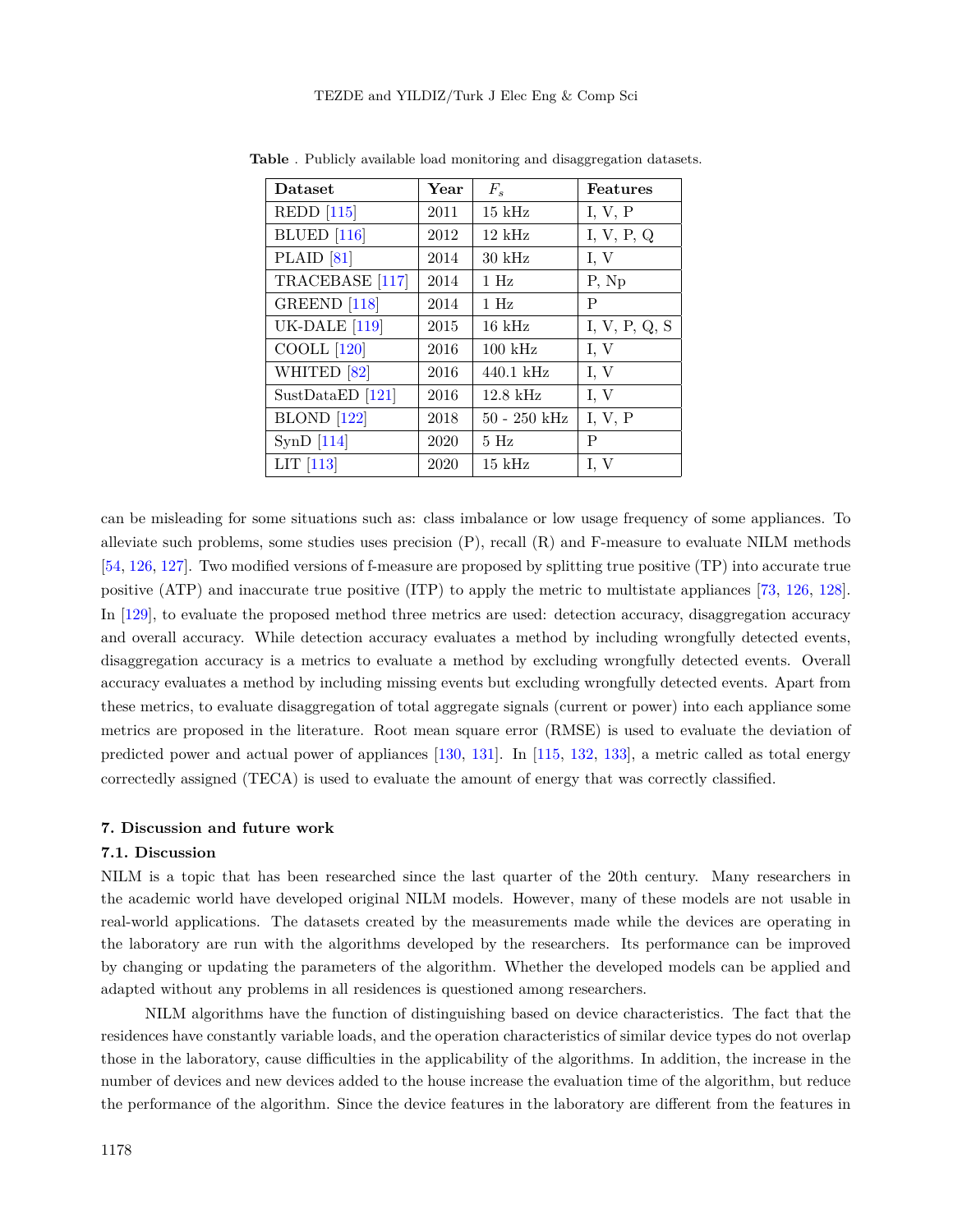the houses, the developed algorithms cannot have the training data set in the houses. For this reason, a NILM model with an unsupervised learning method can be used for load disaggregation in residential buildings.

#### **7.2. Future work**

Despite recent advances in the NILM, it still faces many challenges that limit its true potential. In order to reach NILM to its true potential, researchers can study the following topics in the future. A single NILM approach may be insufficient when devices are operating simultaneously, with high ripples. The hybrid NILM approach will be more effective to eliminate false events, detect events correctly, take advantage of many device features, and classify datasets more clearly. For example, the method to be developed for event detection can not only perform derivative analysis but also filter analysis. Thus, derivative analysis removes false events in the same device transient, filtering analysis eliminates false detected events due to fluctuation, and event detection is performed with high accuracy.

The circuit structure of the devices in the homes is constantly changing and it is inevitable that the devices will contain more power electronic circuits (eg:air conditioners with inverter) in the near future. In power electronics circuits, distortions occur in current and voltage signals resulting from switching and include serious harmonics. NILM models to be developed should be in a structure that can respond to these systems.

Almost all of the studies on NILM in the literature cover load disaggregation in houses. However, the widespread of energy management systems developed for the efficient use and savings of energy, and preliminary fault detection analyzes for device safety have gained importance. Since NILM provides information to both systems, it should be expanded not only in residential buildings but also in commercial and public buildings.

# <span id="page-18-1"></span>**8. Conclusion**

Equipping the entire home with sensors to collect the power consumption data of each device for load monitoring in residential and commercial buildings is costly and complex. Therefore, NILM methods that perform load disaggregation by measuring from a single point have been widely used in the literature. In these studies, the devices were handled in four different categories. Some device types (ON/OF, FSM) are often preferred because they are easier to disaggregate. On the other hand, CVD types in residential and business areas can reduce the performance of the methods proposed for NILM in practice.

Device features utilized in the literature can be classified as steady-state, transient state, and nontraditional. Steady-state features require higher sampling frequencies, while transient state features are used at both sampling frequencies and low sampling frequencies. In addition, it can be said that some features are more successful in disaggregate certain devices. However, no feature extraction method that could be successful for all device types was encountered in the studies reviewed. On the other hand, more than one feature extraction method was used together to be more successful in the load identification.

Supervised, unsupervised, and semisupervised learning methods are proposed in NILM for load definition. Although supervised learning methods are used in most of these approaches, unsupervised learning stands out as the most appropriate approach for NILM since it does not require consumer intervention. However, recently, semisupervised learning methods have been attracted researchers' interest in this realm.

## **References**

<span id="page-18-0"></span><sup>[1]</sup> Chua K, Chou S, Yang W, Yan J. Achieving better energy-efficient air conditioning – a review of technologies and strategies. Applied Energy 2013; 104: 87-104. doi: 10.1016/j.apenergy.2012.10.037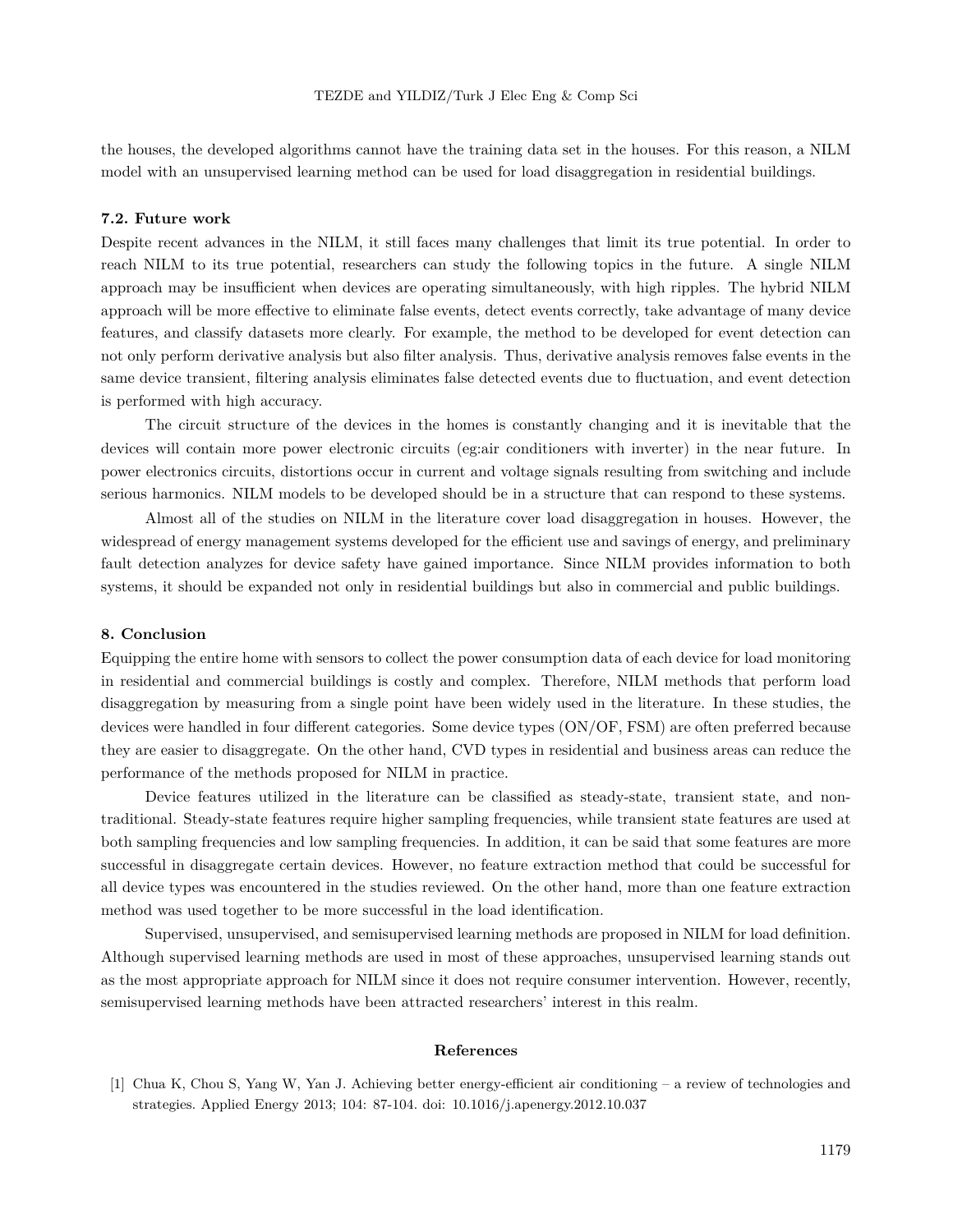- <span id="page-19-0"></span>[2] Fischer C. Feedback on household electricity consumption: a tool for saving energy. Energy Efficiency 2008; 1: 79-104. doi: 10.1007/s12053-008-9009-7
- <span id="page-19-1"></span>[3] Karjalainen S. Consumer preferences for feedback on household electricity consumption. Energy and Buildings 2011; 43: 458 – 467. doi: 10.1016/j.enbuild.2010.10.010
- <span id="page-19-2"></span>[4] Peschiera G, Taylor JE, Siegel JA. Response–relapse patterns of building occupant electricity consumption following exposure to personal, contextualized and occupant peer network utilization data. Energy and Buildings 2010; 42: 1329 – 1336. doi: 10.1016/j.enbuild.2010.03.001
- <span id="page-19-3"></span>[5] Selamogullari US, Elma O. A smart transformer application for voltage-controlled home energy management system. Journal of the Faculty of Engineering and Architecture of Gazi University 2018; 33: 1543 – 1556. doi: 10.17341/gazimmfd.416450
- <span id="page-19-4"></span>[6] Pau G, Collotta M, Ruano A, Qin J. Smart home energy management. Energies 2017; 10: 39970-39974. doi: 10.3390/en10030382
- <span id="page-19-5"></span>[7] Sundramoorthy V, Cooper G, Linge N, Liu Q. Domesticating energy-monitoring systems: Challenges and design concerns. IEEE Pervasive Computing 2011; 10: 20-27. doi: 10.1109/MPRV.2010.73
- <span id="page-19-6"></span>[8] Berges M, Goldman E, Matthews HS, Soibelman L, Anderson K. User-centered nonintrusive electricity load monitoring for residential buildings. Journal of Computing in Civil Engineering 2011; 25: 471-480. doi: 10.1111/j.1530- 9290.2010.00280.x
- <span id="page-19-7"></span>[9] Wong Y, Sekercioglu A, Drummond T, Wong V. Recent approaches to non-intrusive load monitoring techniques in residential settings. IEEE Symposium on Computational Intelligence Applications in Smart Grid (CIASG) 2013; :73-79. doi:10.1109/CIASG.2013.6611501
- <span id="page-19-8"></span>[10] Lu T, Xu Z, Huang B. An Event-Based Nonintrusive Load Monitoring Approach: Using the Simplified Viterbi Algorithm. IEEE Pervasive Computing 2017; 16: 54-61. doi: 10.1109/MPRV.2017.3971125
- <span id="page-19-9"></span>[11] Kim H, Marwah M, Arlitt MF, Lyon G, Han J. Unsupervised Disaggregation of Low Frequency Power Measurements. Proc. SIAM Conf. Data Mining 2011; 11: 747-758. doi: 10.1137/1.9781611972818.64
- [12] Kolter J, Jaakkola T. Approximate inference in additive factorial HMMs with application to energy disaggregation. In: International Conference on Artificial Intelligence and Statistics 2012; 22: 1472-1482.
- <span id="page-19-10"></span>[13] Parson O, Ghosh S, Weal M, Rogers A. Non-intrusive load monitoring using prior models of general appliance types. In Proceeding of the twenty-Sixth AAAI Conference on Artificial Intelligence (AAAI-12), Toronto, Canada; 2012.
- <span id="page-19-11"></span>[14] Zoha A, Gluhak A, Imran MA, Rajasegarar S. Nonintrusive Load Monitoring approaches for disaggregated energy sensing: A survey. Sensors 2012; 12: 16838–16866. doi: 10.3390/s121216838
- <span id="page-19-12"></span>[15] Hart GW. Nonintrusive appliance load monitoring. Proceedings of the IEEE 1992; 80: 1870–1891. doi: 10.1109/5.192069
- <span id="page-19-13"></span>[16] Ruano A, Hernandez A, Urena J, Ruano M, Garcia J. NILM Techniques for Intelligent Home Energy Management and Ambient Assisted Living: A Review. Energies 2019; 12: 2203. doi: 10.3390/en12112203
- <span id="page-19-14"></span>[17] Zeifman M, Roth K. Nonintrusive appliance load monitoring: Review and Outlook. IEEE Transactions on Consumer Electronics 2011; 57: 76-84. doi: 10.1109/TCE.2011.5735484
- <span id="page-19-15"></span>[18] He D, Du L, Yang Y, Harley R, Habetler T. Front-end electronic circuit topology analysis for model-driven classification and monitoring of appliance loads in smart buildings. IEEE Trans. Smart Grid 2012; 3 (4): 2286- 2293. doi:10.1109/TSG.2012.2219327
- <span id="page-19-16"></span>[19] Nait Meziane M, Ravier P, Lamarque G, Le Bunete J, Raingeaud Y. High accuracy event detection for nonintrusive load monitoring. In: IEEE International Conference on Acoustics, Speech and Signal Processing (ICASSP), New Orleans, LA, USA; 2017. pp. 2452–2456.
- <span id="page-19-17"></span>[20] Anderson KD, Berges ME, Ocneanu A, Benitez D, Moura JM. Event detection for Non Intrusive load monitoring. In: IECON Proceedings (Industrial Electronics Conference); Montreal, QC, Canada; 2012. pp. 3312– 3317.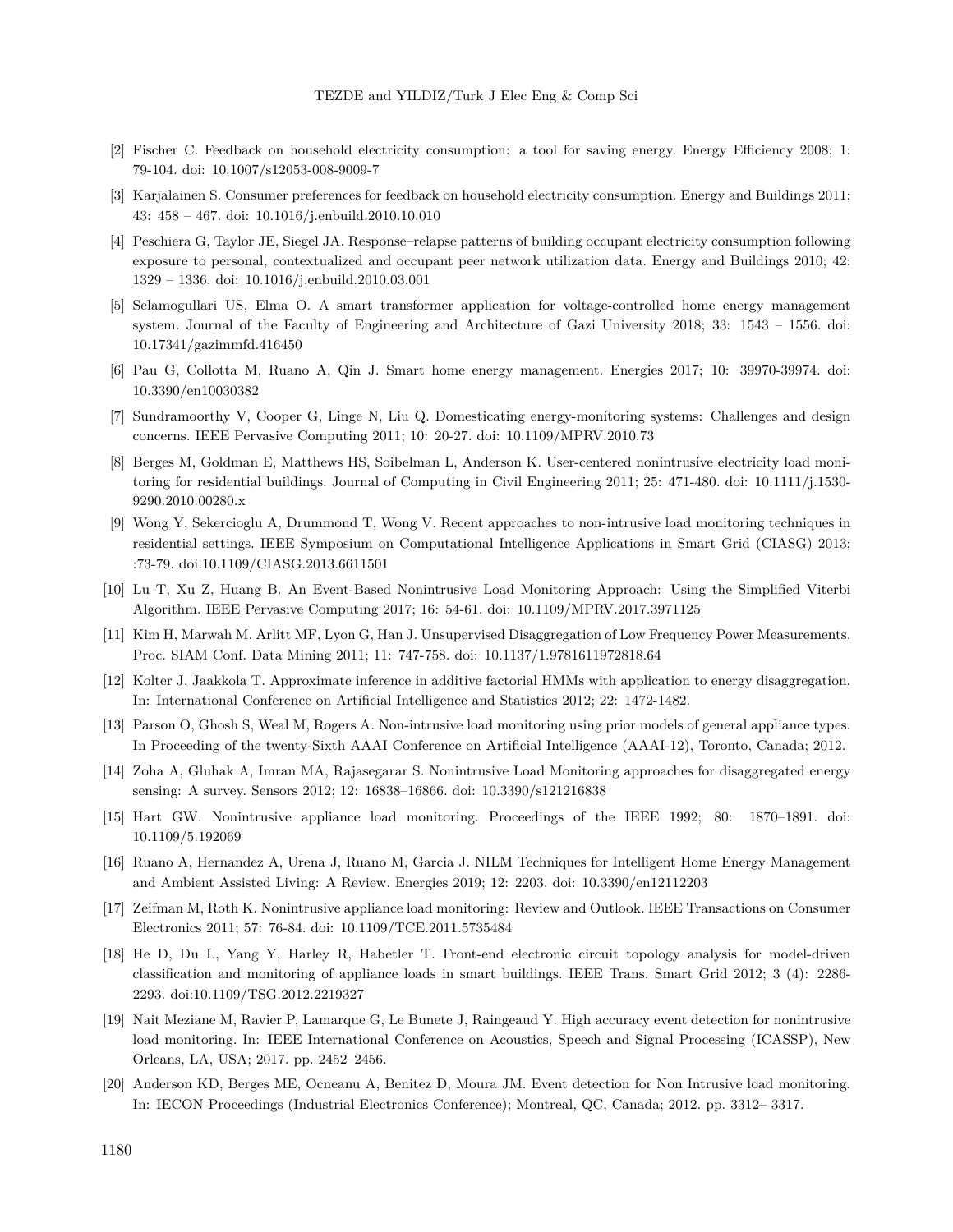- <span id="page-20-0"></span>[21] Hart, G.W. Prototype Nonintrusive Appliance Load Monitor. Technical Report Progress Report. MIT Energy Laboratory 1985.
- <span id="page-20-1"></span>[22] Sultanem, F. Using appliance signatures for monitoring residential loads at meter panel level. IEEE Transactions on Power Delivery 1991; 6: 1380–1385. doi: 10.1109/61.97667
- <span id="page-20-2"></span>[23] Liang J, Ng SK, Kendall G, Cheng JW. Load signature studypart I: Basic concept, structure, and methodology. IEEE Transactions on Power Delivery 2009; 25 (6): 551-560. doi: 10.1109/TPWRD.2009.2033799
- <span id="page-20-3"></span>[24] Weiss M, Helfenstein A, Mattern F, Staake T. Leveraging smart meter data to recognize home appliances. In: IEEE International Conference on Pervasive Computing and Communications; Lugano, Switzerland; 2012. pp. 190–197.
- <span id="page-20-4"></span>[25] Meehan P, McArdle C, Daniels S. An efficient, scalable time-frequency method for tracking energy usage of domestic appliances using a two-step classification algorithm. Energies 2014; 7; 7041– 7066. doi: 10.3390/en7117041
- <span id="page-20-5"></span>[26] Dong M. Decomposition Techniques for Power System Load Analysis. PhD, University of Alberta, Department of Electrical and Computer Engineering, Alberta, Canada, 2013.
- <span id="page-20-6"></span>[27] Lu M, Li Z. A hybrid event detection approach for nonintrusive load monitoring. IEEE Transactions on Smart Grid 2020; 11: 528–540. doi: 10.1109/TSG.2019.2924862
- <span id="page-20-7"></span>[28] Luo D, Norford L, Shaw S, Leeb SB, Danks R et al. Monitoring hvac equipment electrical loads from a centralized location methods and field test results. ASHRAE Transactions 2002; 108: 841–857.
- <span id="page-20-8"></span>[29] Jin Y, Tebekaemi E, Berges M, Soibelman L. Robust adaptive event detection in non-intrusive load monitoring for energy aware smart facilities. In: IEEE International Conference on Acoustics, Speech and Signal Processing (ICASSP); Prague, Czech Republic; 2011. pp. 4340–4343.
- <span id="page-20-9"></span>[30] Nguyen K, Dekneuvel E, Nicoll B, Zammit O, Van C et al. Event detection and disaggregation algorithms for nialm system. In: International Workshop on Non-Intrusive Load Monitoring (NILM); 2014.
- <span id="page-20-10"></span>[31] Zhu Z, Zhang S, Wei Z, Yin B, Huang X. A novel CUSUM-based approach for event detection in smart metering. In: IOP Conference Series: Materials Science and Engineering; Prague, Czech Republic; 2018.
- <span id="page-20-11"></span>[32] Wild B, Barsim KS, Yang B. A new unsupervised event detector for non-intrusive load monitoring. In: IEEE Global Conference on Signal and Information Processing (GlobalSIP); Orlando, FL, USA; 2015. pp. 73-77.
- <span id="page-20-12"></span>[33] Pereira L. Developing and evaluating a probabilistic event detector for non-intrusive load monitoring. In: Sustainable Internet and ICT for Sustainability (SustainIT); Funchal, Portugal; 2017. pp. 1-10.
- [34] Gonzalez MEB. A Framework for Enabling EnergyAware Facilities through Minimally-Intrusive Approaches. PhD, Carnegie Mellon University, Schenley Park Pittsburgh, PAUnited States, 2010.
- <span id="page-20-13"></span>[35] Pereira L, Quintal F, Goncalves R, Nunes N. Sustdata: A public dataset for ict4s electric energy research. In: International Conference on ICT for Sustainability; Stockholm, Sweden; 2014.
- <span id="page-20-14"></span>[36] Norford LK, Leeb SB. Non-intrusive electrical load monitoring in commercial buildings based on steady-state and transient load-detection algorithms. Energy and Buildings 1996; 24; 51–64. doi: 10.1016/0378-7788(95)00958-2
- <span id="page-20-15"></span>[37] Alcalá JM, Ureña J, Hernández A. Event-based detector for non-intrusive load monitoring based on the Hilbert Transform. In: IEEE International Conference on Emerging Technologies and Factory Automation; Barcelona, Spain; 2014. pp. 14-17.
- <span id="page-20-16"></span>[38] Streubel R, Yang B. Identification of electrical appliances via analysis of power consumption. In: International Universities Power Engineering Conference (UPEC); Barcelona, Spain; 2012. pp. 1-6.
- <span id="page-20-17"></span>[39] Barsim KS, Streubel R, Yang B. Unsupervised adaptive event detection for building-level energy disaggregation. In: Power and Energy Student Summit (PESS); Stuttgart, Germany; 2014.
- <span id="page-20-18"></span>[40] Zheng Z, Chen H, Luo X. A supervised event-based nonintrusive load monitoring for non-linear appliances. Sustainability 2018; 10. doi: 10.3390/su10041001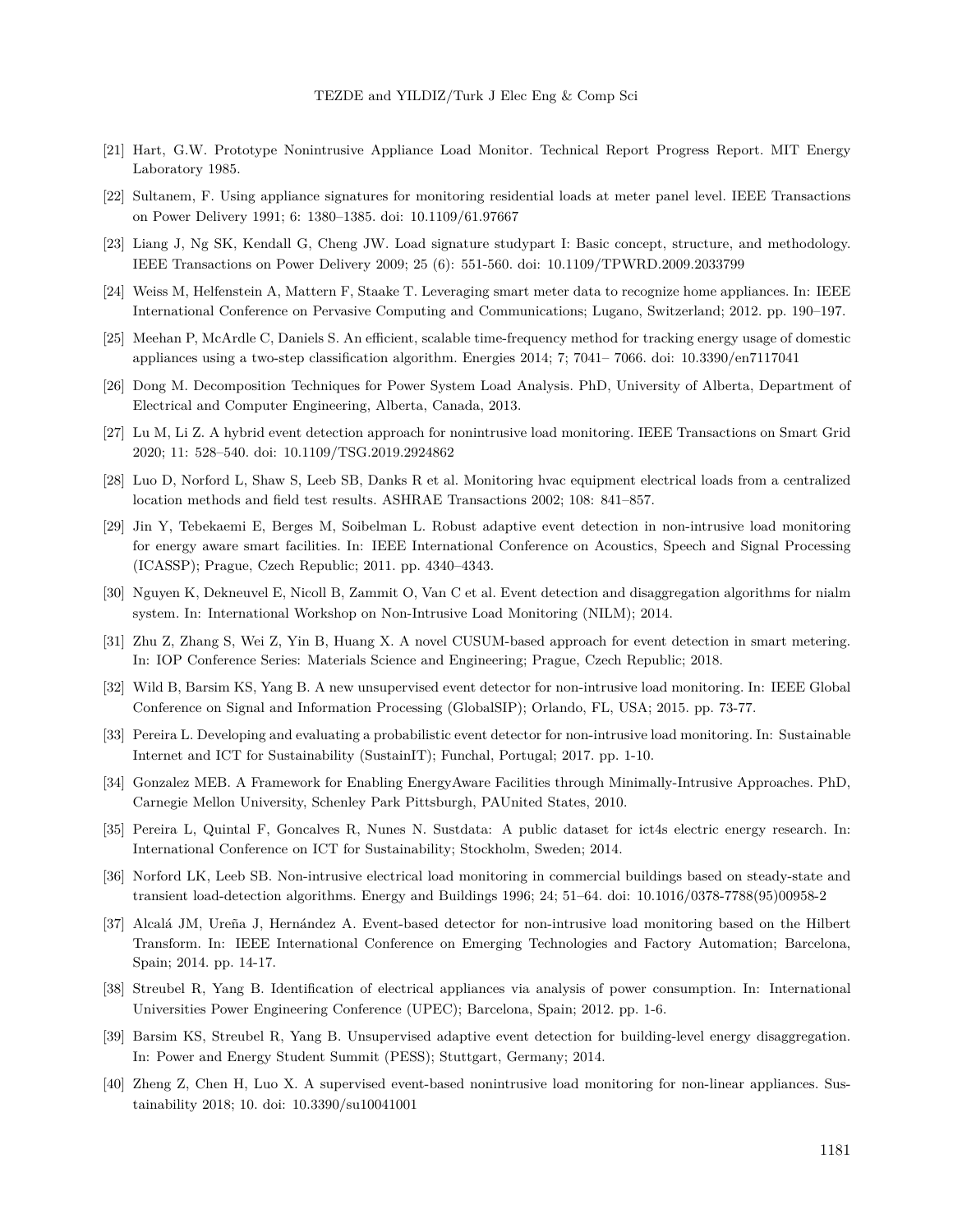- <span id="page-21-0"></span>[41] Armel C, Gupta A, Shrimali G, Albert A. Is disaggregation the holy grail of energy efficiency? The case of electricity. Energy Policy 2013; 52: 213–234. doi:10.1016/j.enpol.2012.08.062
- <span id="page-21-1"></span>[42] Chang HH. Non-intrusive demand monitoring and load identification for energy management systems based on transient feature analyses. Energies 2012; 5: 4569–4589. doi: 10.3390/en5114569
- <span id="page-21-2"></span>[43] Duarte C, Delmar P, Goossen KW, Barner K, Gomez-Luna E. Non-intrusive load monitoring based on switching voltage transients and wavelet transforms. In: Future of Instrumentation International Workshop (FIIW); Gatlinburg, TN, USA; 2012.
- <span id="page-21-3"></span>[44] Farinaccio L, Zmeureanu R. Using a pattern recognition approach to disaggregate the total electricity consumption in a house into the major end-uses. Energy and Buildings 1999; 30: 245–259. doi: 10.1016/S0378-7788(99)00007-9
- [45] Marceau M, Zmeureanu R. Nonintrusive load disaggregation computer program to estimate the energy consumption of major end uses in residential buildings. Energy Conversion and Management 2000; 41: 1389–1403. doi: 10.1016/S0196-8904(99)00173-9
- <span id="page-21-4"></span>[46] Powers JT, Margossian B, Smith BA. Using a rule-based algorithm to disaggregate end-use load profiles from premise-level data. IEEE Computer Applications in Power 1991; 4: 42–47. doi: 10.1109/67.75875
- <span id="page-21-5"></span>[47] Belley C, Gaboury S, Bouchard B, Bouzouane A. An efficient and inexpensive method for activity recognition within a smart home based on load signatures of appliances. Pervasive and Mobile Computing 2014; 12: 58-78. doi: 10.1016/j.pmcj.2013.02.002
- <span id="page-21-6"></span>[48] Nguyen M, Alshareef S, Gilani A, Morsi WG. A novel feature extraction and classification algorithm based on power components using single-point monitoring for NILM. In: Canadian Conference on Electrical and Computer Engineering; Halifax, NS, Canada; 2015. pp. 37-40.
- <span id="page-21-7"></span>[49] Srinivasan D, Ng WS, Liew AC. Neural-network-based signature recognition for harmonic source identification. IEEE Transactions on Power Delivery 2006; 21: 398-405. doi: 10.1109/TPWRD.2005.852370
- <span id="page-21-8"></span>[50] Najmeddine H, El Khamlichi DK, Pasquier C, Faure C, Kerroum K et al. State of art on load monitoring methods. In: IEEE 2nd International Power and Energy Conference; Johor Bahru, Malaysia; 2008. pp. 1256–1258.
- <span id="page-21-9"></span>[51] Dong M, Meira PC, Xu W, Chung CY. Non-intrusive signature extraction for major residential loads. IEEE Transactions on Smart Grid 2013; 4: 1421-1430. doi: 10.1109/TSG.2013.2245926
- <span id="page-21-10"></span>[52] Chang HH, Lee MC, Lee WJ, Chien CL, Chen N. Feature Extraction-Based Hellinger Distance Algorithm for Nonintrusive Aging Load Identification in Residential Buildings. IEEE Transactions on Industry Applications 2016; 52: 2031–2039. doi: 10.1109/IAS.2015.7356778
- <span id="page-21-11"></span>[53] Ruzzelli A, Nicolas C, Schoofs A, O'Hare G. Real-Time Recognition and Profiling of Appliances through a Single Electricity Sensor. IEEE SECON 2010. pp. 1 – 9. doi: 10.1109/SECON.2010.5508244
- <span id="page-21-12"></span>[54] Figueiredo M, De Almeida A, Ribeiro B. Home electrical signal disaggregation for non-intrusive load monitoring (NILM) systems. Neurocomputing 2012; 96: 66-73. doi: 10.1016/j.neucom.2011.10.037
- <span id="page-21-13"></span>[55] Lam HY, Fung GS, Lee WK. A novel method to construct taxonomy electrical appliances based on load signatures. IEEE Transactions on Consumer Electronics 2014; 53: 653-660. doi: 10.1109/TCE.2007.381742
- <span id="page-21-15"></span>[56] Hassan T, Javed F, Arshad N. An empirical investigationof V-I trajectory based load signatures for non-intrusive load monitoring. IEEE Transactions on Smart Grid 2014; 5: 870-878. doi: 10.1109/TSG.2013.2271282
- <span id="page-21-16"></span>[57] Wang AL, Chen BX, Wang CG, Hua DD. Nonintrusive load monitoring algorithm based on features of V–I trajectory. Electric Power Systems Research 2018; 157: 134-144. doi: 10.1016/j.epsr.2017.12.012
- <span id="page-21-17"></span>[58] Baets LD, Ruyssinck J, Develder C, Dhaene T, Deschrijver D. Appliance classification using VI trajectories and convolutional neural networks. Energy and Buildings 2018; 158: 32-36. doi: 10.1016/j.enbuild.2017.09.087
- <span id="page-21-14"></span>[59] Teshome DF, Huang TD, Member KLS. Distinctive Load Feature Extraction Based on Fryze's Time-Domain Power Theory. IEEE Power and Energy Technology Systems Journal 2016; 3: 60-70. doi: 10.1109/JPETS.2016.2559507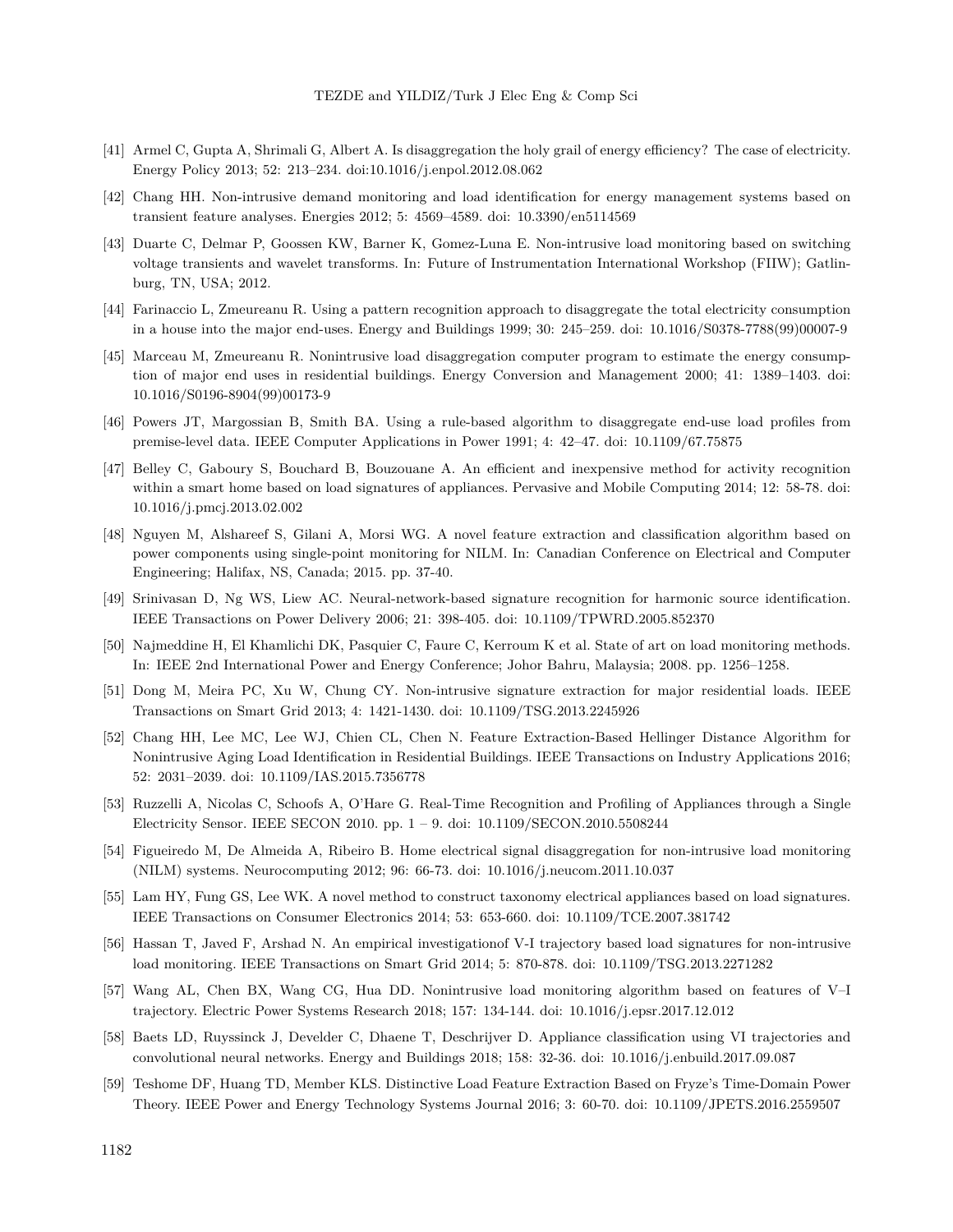- <span id="page-22-0"></span>[60] Eckmann JP, Kamphorst S, Ruelle D. Recurrence plots of dynamical systems. Europhysics Letters 1987; 4: 973–977.
- <span id="page-22-1"></span>[61] Popescu F, Enache F, Vizitiu IC, Ciotîrnae P. Recurrence plot analysis for characterization of appliance load signature. In: International Conference on Communications (COMM); Bucharest, Romania; 2014. pp. 1-4.
- <span id="page-22-2"></span>[62] Faustine A, Pereira L. Improved appliance classification in non-intrusive load monitoring using weighted recurrence graph and convolutional neural networks. Energies 2020; 13. doi: 10.3390/en13133374
- <span id="page-22-3"></span>[63] Faustine A, Pereira L, Klemenjak C. Adaptive weighted recurrence graphs for appliance recognition in non-intrusive load monitoring. IEEE Transactions on Smart Grid 2021; 12: 398-406. doi: 10.1109/TSG.2020.3010621
- <span id="page-22-4"></span>[64] Leeb SB, Kirtley JL. A multiscale transient event detector for nonintrusive load monitoring. In: 19th Annual Conference of IEEE Industrial Electronics; Maui, HI, USA; 1993. pp. 354-359.
- <span id="page-22-5"></span>[65] Leeb SB, LeVan MS, Kirtley Jr JL, Sweeney JP. Development and validation of a transient event detector. AMP Journal of Technology 1993; 3: 69-74. doi: 10.1.1.203.5538
- <span id="page-22-6"></span>[66] Cole AI, Albicki A. Data extraction for effective nonintrusive identification of residential power loads. In: IEEE Instrumentation and Measurement Technology Conference; St. Paul, MN, USA; 1998. pp. 812-815.
- <span id="page-22-7"></span>[67] Cole AI, Albicki, A. Algorithm for nonintrusive identification of residential appliances. In: IEEE International Symposium on Circuits and Systems (ISCAS); Monterey, CA, USA; 1998. pp. 338-341.
- <span id="page-22-8"></span>[68] Shaw SR, Leeb SB, Norford LK, Cox RW. Nonintrusive load monitoring and diagnostics in power systems. IEEE Transactions on Instrumentation and Measurement 2008; 57: 1445-1454. doi: 10.1109/TIM.2008.917179
- <span id="page-22-9"></span>[69] Chan WL, So ATP, Lai LL. Harmonics load signature recognition by wavelets transforms. In: International Conference on Electric Utility Deregulation and Restructuring and Power Technologies; London, UK; 2000. pp. 666-671.
- <span id="page-22-10"></span>[70] Chang H, Chen K, Tsai Y, Lee W. A New Measurement Method for Power Signatures of Nonintrusive Demand Monitoring and Load Identification. IEEE Transactions on Industry Applications 2012; 48: 764-771. doi: 10.1109/TIA.2011.2180497
- <span id="page-22-11"></span>[71] Su Y, Lian K, Chang H. Feature Selection of Non-intrusive Load Monitoring System Using STFT and Wavelet Transform. In: IEEE 8th International Conference on e-Business Engineering; Beijing, China; 2011. pp. 293-298.
- <span id="page-22-12"></span>[72] Gray M, Morsi WG. Application of wavelet-based classification in non-intrusive load monitoring. In: Canadian Conference on Electrical and Computer Engineering; Halifax, NS, Canada; 2015. pp. 41-45.
- <span id="page-22-13"></span>[73] Kim H, Marwah M, Arlitt M, Lyon G, Han J. Unsupervised disaggregation of low frequency power measurements. In: 11th SIAM International Conference on Data Mining; Mesa, Arizona, USA; 2011. pp. 747-758.
- <span id="page-22-14"></span>[74] Zeifman M. Disaggregation of home energy display data using probabilistic approach. IEEE Transactions on Consumer Electronics 2012; 58: 23-31. doi: 10.1109/TCE.2012.6170051
- <span id="page-22-15"></span>[75] Koutitas GC, Tassiulas L. Low Cost Disaggregation of Smart Meter Sensor Data. IEEE Sensors Journal 2016; 16. doi: 10.1109/JSEN.2015.2501422
- <span id="page-22-16"></span>[76] Wang Z, Zheng G. Residential appliances identification and monitoring by a nonintrusive method. IEEE Transactions on Smart Grid 2012; 3: 80-92. doi: 10.1109/TSG.2011.2163950
- <span id="page-22-17"></span>[77] Himeur Y, Alsalemi A, Bensaali, F, Amira A. Smart non-intrusive appliance identification using a novel local power histogramming descriptor with an improved k- nearest neighbors classifier. Sustainable Cities and Society 2021; 67. doi: 10.1016/j.scs.2021.102764
- <span id="page-22-18"></span>[78] Chowdhury D, Hasan M, Rahman Khan MZ. Statistical features extraction from current envelopes for non-intrusive appliance load monitoring. In: 2020 SoutheastCon; Raleigh, NC, USA; 2020. pp. 1-5.
- <span id="page-22-19"></span>[79] Chang HH, Lin CL. A new method for load identification of nonintrusive energy management system in smart home. In: IEEE 7th International Conference on E-Business Engineering; Shanghai, China; 2010. pp.351-357.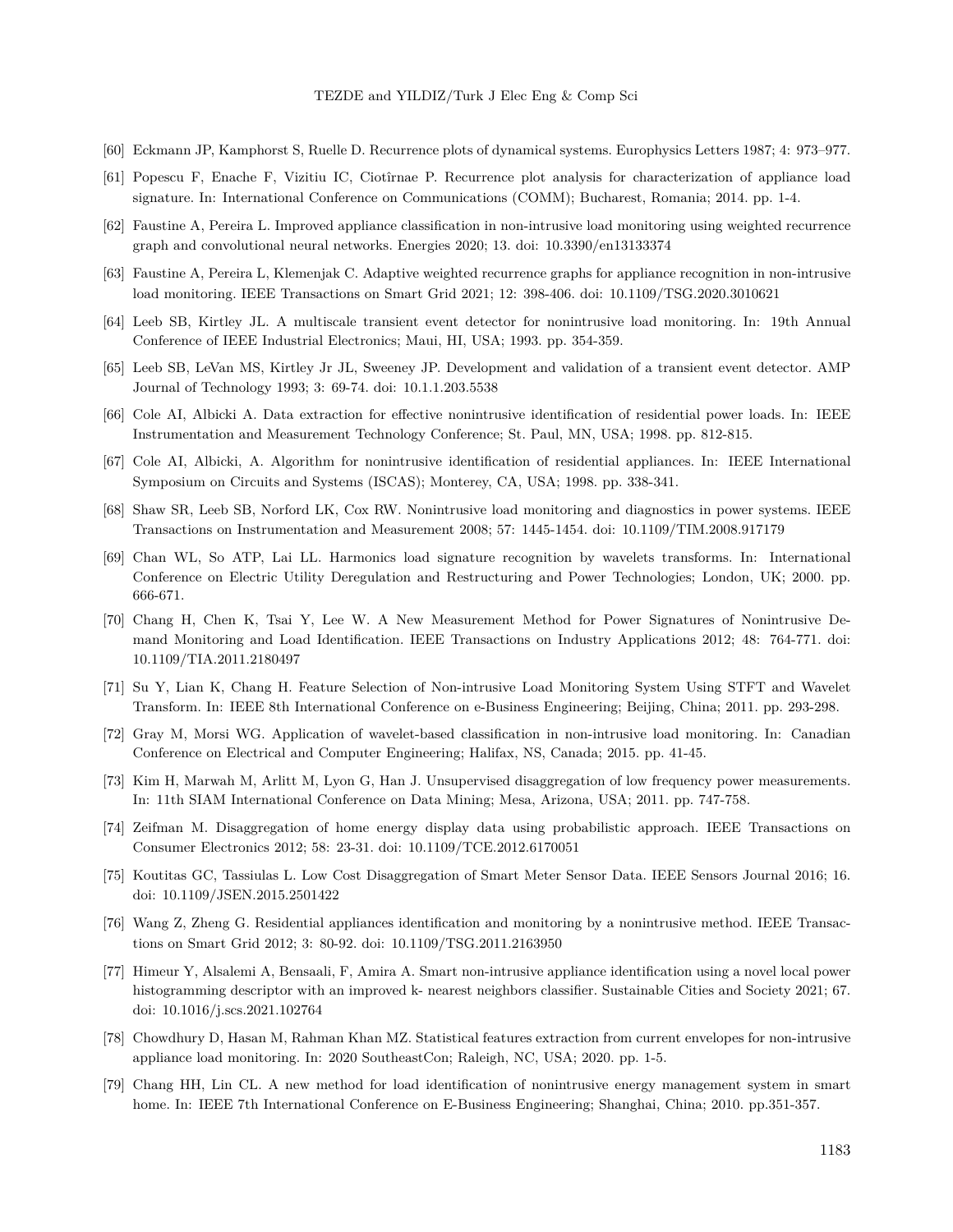- <span id="page-23-0"></span>[80] Chang H, Lin L, Chen N, Lee W. Particle-swarm optimization-based nonintrusive demand monitoring and load identification in smart meters. IEEE Transactions on Industry Applications 2013; 49: 2229–2236 doi: 10.1109/TIA.2013.2258875
- <span id="page-23-1"></span>[81] Gao J, Giri S, Kara E, Bergés M. Plaid: A public dataset of high-resolution electrical appliance measurements for load identification research. Proceedings of the 1st ACM Conference on Embedded Systems for Energy-Efficient Buildings 2014; 198–199. doi: 10.1145/2674061.2675032
- <span id="page-23-2"></span>[82] Kahl M, Haq A, Kriechbaumer T, Jacobsen HA. Whited- a worldwide household and industry transient energy data set. In: International Workshop on Non-Intrusive Load Monitoring; 2016.
- <span id="page-23-3"></span>[83] Dongsong Z, Qi M. A load identification algorithm based on SVM. In: First International Conference on Electronics Instrumentation and Information Systems (EIIS); Harbin, China; 2017. pp. 1-5.
- <span id="page-23-4"></span>[84] Laughman C, Lee K, Cox R, Shaw S, Leeb S et al. Power signature analysis. IEEE Power and Energy Magazine 2003; 1: 56-63. doi: 10.1109/MPAE.2003.1192027
- <span id="page-23-5"></span>[85] Basu K, Debusschere V, Bacha S, Maulik U, Bondyopadhyay S. Nonintrusive load monitoring: A temporal multilabel classification approach. IEEE Transactions on Industrial Informatics 2015; 11: 262-270. doi: 10.1109/TII.2014.2361288
- <span id="page-23-6"></span>[86] Kaliberda M, Lytvynenko L, Pogarsky S. Method of singular integral equations in diffraction by semi-infinite grating: H-polarization case. Turkish Journal of Electrical Engineering & Computer Sciences 2017; 25 (6): 4496-4509. doi: 10.3906/elk-1703-170
- <span id="page-23-7"></span>[87] Zhang X, Luan Z, Zhang Z. Steady state load decomposition method combining template matching with k-nearest neighbor algorithms. In: International Conference on Smart Grid and Clean Energy Technologies; Kajang, Malaysia; 2018. pp. 250–254.
- [88] Mueller JA, Kimball JW. Accurate Energy Use Estimation for Nonintrusive Load Monitoring in Systems of Known Devices. IEEE Transactions on Smart Grid 2018; 9: 2797–2808. doi: 10.1109/TSG.2016.2620120
- <span id="page-23-8"></span>[89] Ridi A, Gisler C, Hennebert J. Appliance and state recognition using Hidden Markov Models. In: International Conference on Data Science and Advanced Analytics (DSAA); Shanghai, China; 2014. pp. 270–276.
- <span id="page-23-9"></span>[90] Berges M, Goldman E, Matthews HS, Learning systems for electric consumption of buildings. In: Proceedings of the 2009 ASCE International Workshop on Computing in Civil Engineering; 2009. pp. 1-10.
- <span id="page-23-10"></span>[91] Liao J, Elafoudi G, Stankovic L, Stankovic V. Nonintrusive appliance load monitoring using low-resolution smart meter data. In: IEEE International Conference on Smart Grid Communications; Venice, Italy; 2014. pp. 535-540.
- <span id="page-23-11"></span>[92] Stankovic L, Stankovic V, Liao J, Wilson C. Measuring the energy intensity of domestic activities from smart meter data. Applied Energy 2016; 183: 1565-1580. doi: 10.1016/j.apenergy.2016.09.087
- <span id="page-23-12"></span>[93] Guedes JD, Ferreira DD, Barbosa BH. A non-intrusive approach to classify electrical appliances based on higher-order statistics and genetic algorithm. Electric Power Systems Research 2016; 140: 65-69. doi: 10.1016/j.epsr.2016.06.042
- <span id="page-23-13"></span>[94] Liu Y, Wang X, Zhao L, Liu Y. Admittance-based load signature construction for non-intrusive appliance load monitoring. Energy and Buildings 2018; 171: 209-219. doi: 10.1016/j.enbuild.2018.04.049
- <span id="page-23-14"></span>[95] De Baets L, Dhaene T, Deschrijver D, Develder C, Berges M. VI-Based Appliance Classification Using Aggregated Power Consumption Data. In: IEEE International Conference on Smart Computing (SMARTCOMP); Taormina, Italy; 2014. pp. 179-186.
- <span id="page-23-15"></span>[96] Meehan P, McArdle C, Daniels S. An Efficient, Scalable Time-Frequency Method for Tracking Energy Usage of Domestic Appliances Using a Two-Step Classification Algorithm. Energies 2014; 7: 7041-7066. doi: 10.3390/en7117041
- <span id="page-23-16"></span>[97] Yang C, Soh C, Yap V. A systematic approach in appliance disaggregation using k-nearest neighbours and naive Bayes classifiers for energy efficiency. Energy Efficiency 2018; 11. doi:10.1007/s12053-017-9561-0.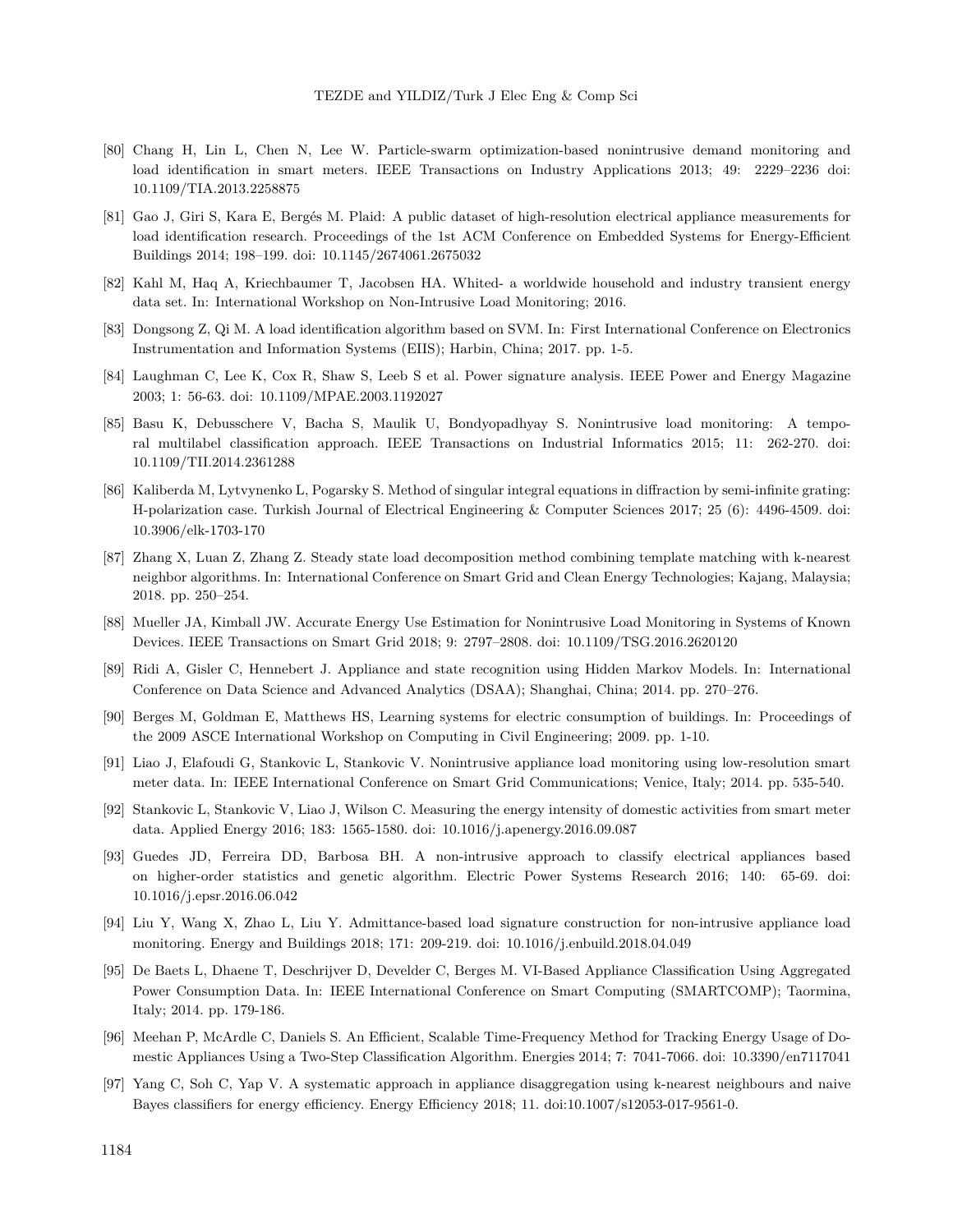- <span id="page-24-0"></span>[98] Marchiori A, Hakkarinen D, Han Q, Earle L. Circuit-Level Load Monitoring for Household Energy Management. Pervasive Computing 2011; 10: 40 – 48. doi: 10.1109/MPRV.2010.72
- <span id="page-24-1"></span>[99] Hock D, Kappes M, Ghita B. Non-Intrusive Appliance Load Monitoring using Genetic Algorithms. IOP Conference Series: Materials Science and Engineering 2018; 366. doi: 10.1088/1757-899X/366/1/012003
- <span id="page-24-2"></span>[100] Egarter D, Sobe A, Elmenreich W. Evolving non-intrusive load monitoring. Applications of Evolutionary Computation 2013; 7835. doi: 10.1007/978-3-642-37192-9-19
- <span id="page-24-3"></span>[101] Suzuki K, Inagaki S, Suzuki T, Nakamura H, Ito K. Nonintrusive appliance load monitoring based on integer programming. In: SICE Annual Conference; Tokyo, Japan; 2008. pp. 2742–2747.
- <span id="page-24-4"></span>[102] Bhotto MZA, Makonin S, Bajić IV. Load disaggregation based on aided linear integer programming. IEEE Transactions onCircuits and Systems II: Express Briefs 2017; 64: 792-796. doi: 10.1109/TCSII.2016.2603479
- <span id="page-24-5"></span>[103] De Baets L, Ruyssinck J, Develder C, Dhaene T, Deschrijver D. On the Bayesian optimization and robustness of event detection methods in NILM. Energy and Buildings 2017; 145: 57-66. doi: 10.1016/j.enbuild.2017.03.061
- <span id="page-24-6"></span>[104] Machlev R, Belikov J, Beck Y, Levron Y. MO-NILM: A multi-objective evolutionary algorithm for NILM classification. Energy and Buildings 2019; 199: 134-144. doi: 10.1016/j.enbuild.2019.06.046
- <span id="page-24-7"></span>[105] Gonçalves H, Ocneanu A, Bergés M, Fan RH. Unsupervised disaggregation of appliances using aggregated consumption data. In: KDD 2011 Workshop on Data Mining Applications for Sustainability; 2011. pp. 21-24.
- <span id="page-24-8"></span>[106] Liu Q, Kamoto, KM, Liu X, Sun M, Linge N. Low Complexity Non-Intrusive Load Monitoring Using Unsupervised Learning and Generalized Appliance Models. IEEE Transactions on Consumer Electronics 2019; 65: 28-37. doi: 10.1109/TCE.2019.2891160
- <span id="page-24-9"></span>[107] Ghahramani Z, Jordan MI. Factorial Hidden Markov Models. Machine Learning 1997; 245-273. doi: 10.1023/A:1007425814087
- <span id="page-24-10"></span>[108] Aiad M, Lee PH. Unsupervised approach for load disaggregation with devices interactions. Energy and Buildings 2016; 116; 96-103. doi: 10.1016/j.enbuild.2015.12.043
- <span id="page-24-11"></span>[109] Zhao B, Stankovic L, Stankovic V. On a Training-Less Solution for Non-Intrusive Appliance Load Monitoring Using Graph Signal Processing. IEEE Access 2016; 4: 1784–1799. doi: 10.1109/ACCESS.2016.2557460
- <span id="page-24-12"></span>[110] He K, Stankovic L, Liao J, Stankovic V. Non-intrusive load disaggregation using graph signal processing. IEEE Transactions on Smart Grid 2018; 9: 1739–1747. doi: 10.1109/TSG.2016.2598872
- <span id="page-24-13"></span>[111] Iwayemi A, Zhou C. SARAA: Semi-Supervised Learning for Automated Residential Appliance Annotation. IEEE Transactions on Smart Grid 2017; 8: 779–786. doi: 10.1109/TSG.2015.2498642
- <span id="page-24-14"></span>[112] Gillis J, Morsi WG. Non-intrusive load monitoring using orthogonal wavelet analysis. In: Canadian Conference on Electrical and Computer Engineering; Vancouver, BC, Canada; 2016. pp. 1-5.
- <span id="page-24-15"></span>[113] Renaux D, Pottker F, Ancelmo H,Lazzaretti A, Erig LC, Linhares R et al. A Dataset for Non-Intrusive Load Monitoring: Design and Implementation. Energies 2020; 20: 1-35. doi: 110.3390/en13205371
- <span id="page-24-16"></span>[114] Klemenjak C, Kovatsch C, Herold Manuel, Elmenreich W. A synthetic energy dataset for non-intrusive load monitoring in households. Scientific Data 2020. doi: 10.1038/s41597-020-0434-6
- <span id="page-24-17"></span>[115] Kolter JZ, Matthew JJ. REDD: A public data set for energy disaggregation research. Artif. Intell. 2011; 25.
- <span id="page-24-18"></span>[116] Anderson K, Ocneanu A, Carlson DR, Rowe A, Bergés M. BLUED: A fully labeled public dataset for event-based non-intrusive load monitoring research In: Procededings of the 2nd KDD Workshop on Data Mining Applications in Sustainability (SustKDD); ACM, Beijing, China; 2012. pp. 1-5.
- <span id="page-24-19"></span>[117] Reinhardt A, Baumann P, Burgstahler D, Hollick M, Chonov H et al. On the accuracy of appliance identification based on distributed load metering data. In: 2012 Sustainable Internet and ICT for Sustainability (SustainIT) 2012. pp. 1-9.